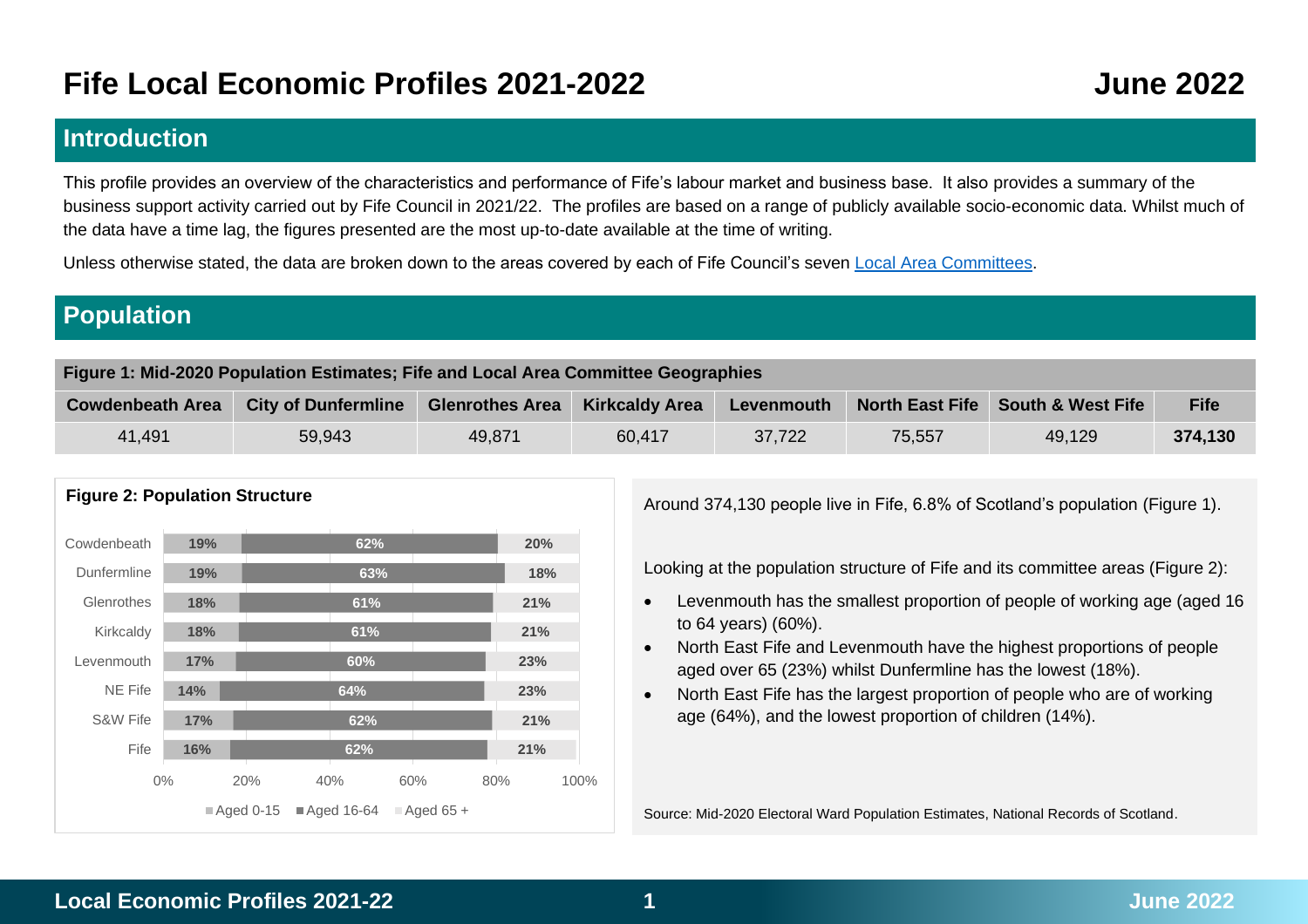## **Employment**



### **Latest Employment Rates\*:**

Dunfermline's employment rate (75.6%) is the highest in Fife and above the rate for Scotland as a whole (73.1%) (Figure 3).

The employment rates in the Glenrothes Area, Levenmouth and South & West Fife are considerably lower than the Fife and Scottish rates.

South & West Fife's latest employment rate is the lowest of all the committee areas in Fife (58.0%).

In Dunfermline, the Kirkcaldy Area and Levenmouth, the female employment rate is higher than the male; in the Glenrothes Area, South & West Fife and North East Fife, the male employment rate is significantly higher than the female (Figure 3).

Please Note: As these employment estimates are obtained from a national survey, rates for committee areas should be viewed with caution due to small sample sizes at this geographic level.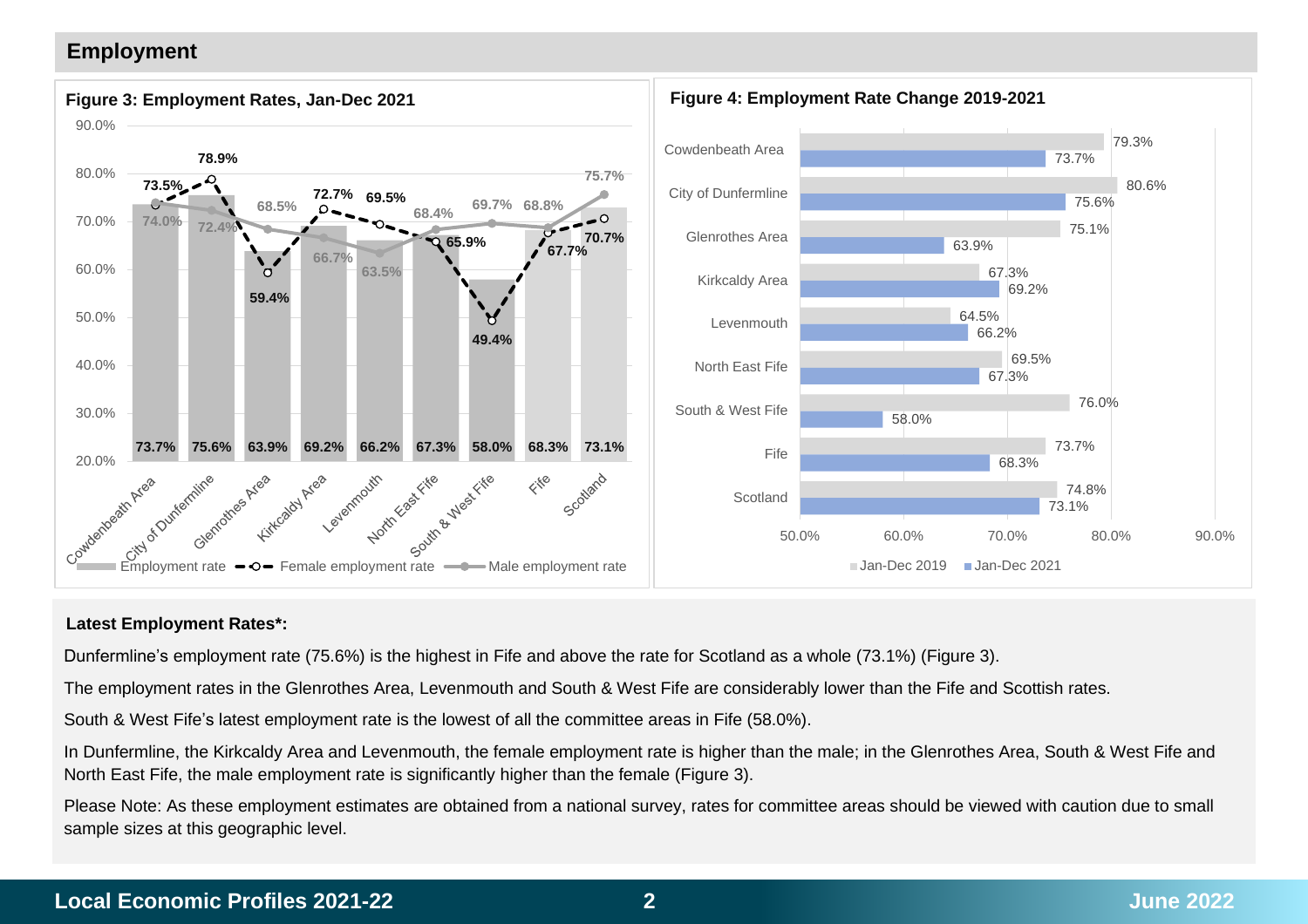### **Employment Rate Change:**

Between 2019 and 2021, estimated employment rates fell in almost all parts of Fife as a result of the impact of the Covid-19 pandemic (Figure 4). Fife's employment rate fell from 73.7% in 2019 to 68.3% in 2021 meaning that more than three in ten of the region's working age population were unemployed or economically inactive (see sections below).

The highest falls in employment rates were seen in South & West Fife (-18.0 % points) and the Glenrothes Area (-11.2 % points).

The Kirkcaldy Area was the only area to see its employment rate increase to above the 2019 pre-pandemic level.

Please Note: As these employment estimates are obtained from a national survey, rates for committee areas should be viewed with caution due to small sample sizes at this geographic level.

Source: ONS Annual Population Survey, Jan-Dec 2021.

Note: \*employment rate = the percentage of the working age populations (aged 16-64) who are in employment.

## **Unemployment**

| Figure 5: Unemployment in Fife, Scotland and Great Britain |       |       |       |  |  |  |  |  |  |  |
|------------------------------------------------------------|-------|-------|-------|--|--|--|--|--|--|--|
|                                                            | 2019  | 2020  | 2021  |  |  |  |  |  |  |  |
| Fife (number of people)                                    | 7,300 | 8,600 | 6,700 |  |  |  |  |  |  |  |
| Fife $(\%)$                                                | 4.1%  | 4.9%  | 4.1%  |  |  |  |  |  |  |  |
| Scotland (%)                                               | 3.3%  | 4.3%  | 3.9%  |  |  |  |  |  |  |  |
| Great Britain (%)                                          | 3.9%  | 4.7%  | 4.4%  |  |  |  |  |  |  |  |

The latest unemployment figures for Fife are for the 12 months to December 2021.

Between 2019 and 2020, Fife's unemployment rate increased from 4.1% to 4.9% as an estimated additional 1,300 people became unemployed.

Between 2020 and 2021, Fife's unemployment rate fell back to its prepandemic level of 4.1% as the estimated number of people unemployed fell by 1,100.

Although Fife's latest unemployment rate is higher than the Scottish rate, the gap is narrower than before the pandemic.

Source: ONS Annual Population Survey, Jan-Dec 2019, 2020 and 2021. Note: Numbers and % are for those aged 16 and over. % is a proportion of economically active. Unemployment figures are not shown below the Fife level as sample sizes are too small for reliable estimates.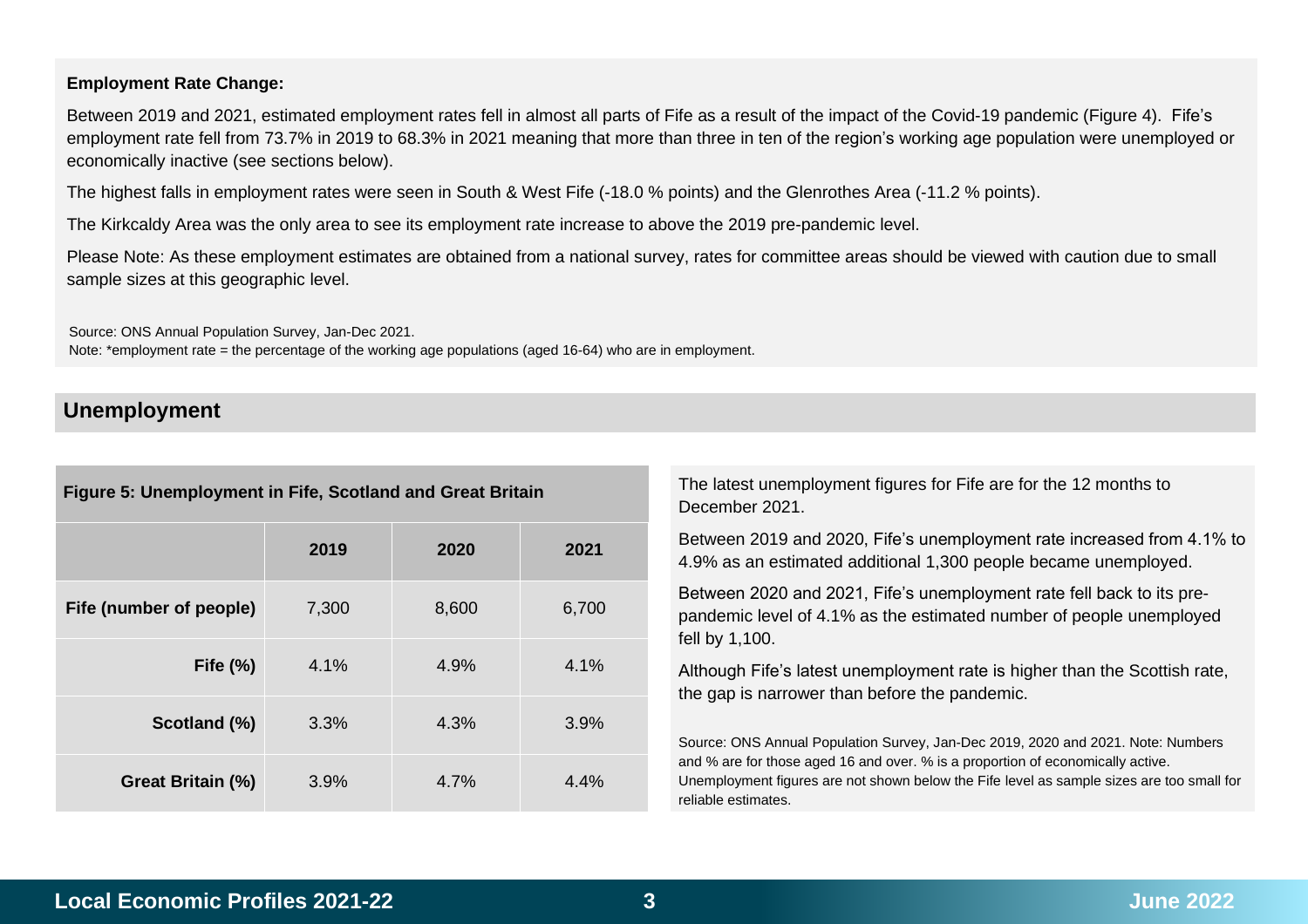## **Economic Inactivity**



Between 2019 and 2021, Fife's economic inactivity rate increased from 23.2% to 26.2%. The Glenrothes Area and South & West Fife saw significant increases in the proportion of their populations who were economically inactive. In Dunfermline, the Kirkcaldy Area and Levenmouth inactivity rates fell (Figure 7).

Two committee areas have economic inactivity rates that are lower than the Fife and Scottish rates – Dunfermline and Levenmouth (Figure 6).

South & West Fife has the highest economic inactivity rate (over 13 percentage points higher than the Fife and Scottish averages) followed by the Glenrothes Area and North East Fife.

No reliable 2021 estimates are available for the Cowdenbeath Area.

Please Note: Due to small sample sizes at committee area levels, all these figures should be viewed with caution.

Source: ONS Annual Populations Survey, Jan-Dec 2019 and 2021.

Note: Economically inactive is defined as people who are neither in employment nor unemployed (ie not seeking work).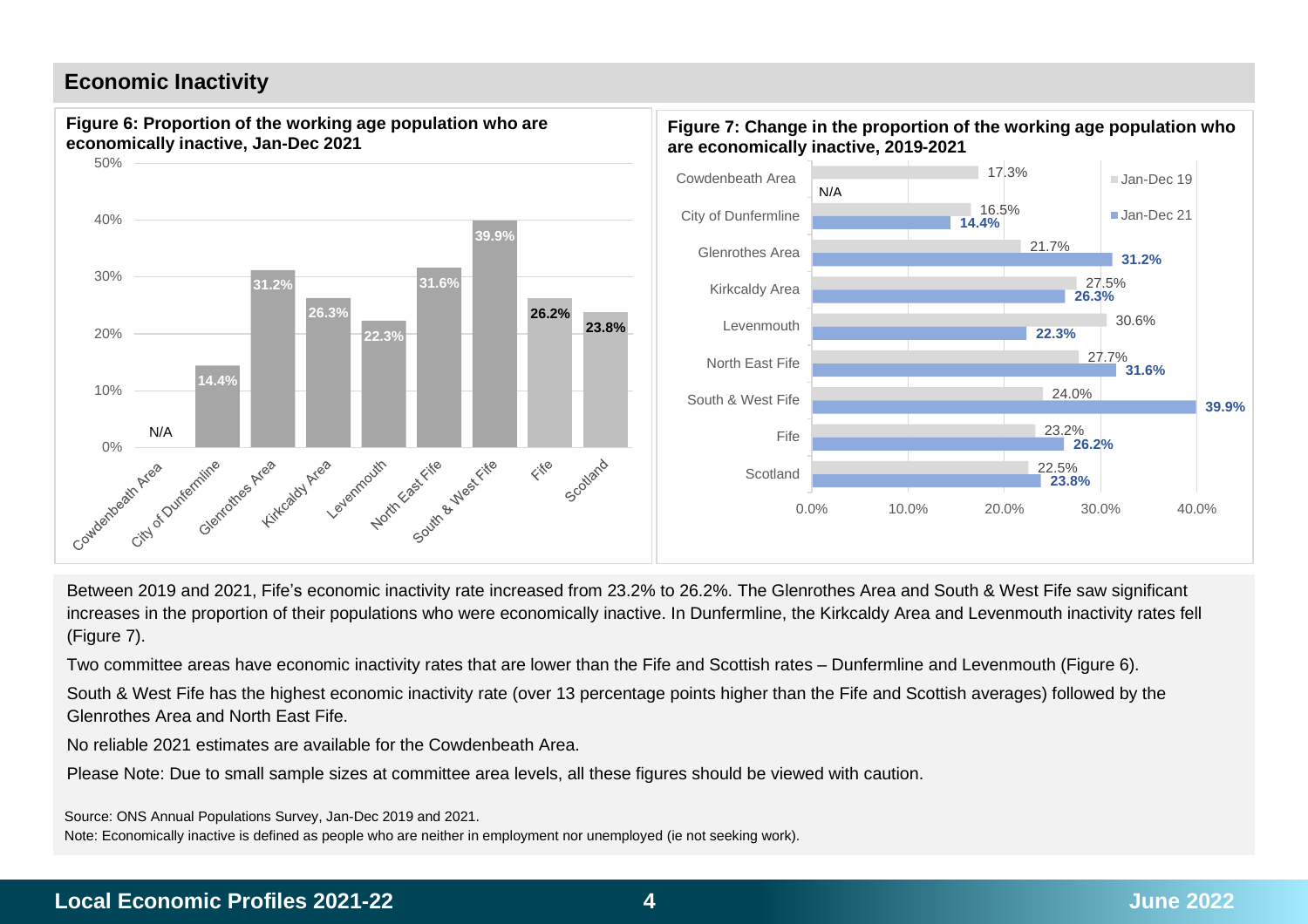## **People Claiming Out-of-work Benefits**



### **Figure 9: Claimant count and rate change 2019 to April 2022**

North East Fife has the lowest claimant rate of all the area committees (Figure 8).

Levenmouth and the Kirkcaldy Area have the highest claimant rates; this has been the case for some time.

All claimant rates in Fife increased significantly in 2020 and remained considerably higher than pre-pandemic levels until they started to fall in April 2021.

In the Cowdenbeath, Dunfermline and Glenrothes Areas and Levenmouth, the latest rates (April 2022) are the same or lower than in 2019. Claimant rates and numbers are still higher than before the pandemic in the Kirkcaldy Area, North East Fife and South & West Fife (Figure 9).

Source: ONS Claimant Count.

Note: The claimant rate is the percentage of working age (16-64yrs) residents claiming out-of-work benefits.

| <b>Area Committee</b>  |                      | 2019 Average          |                      | <b>April 2022</b>     | <b>Difference</b>    |                       |  |
|------------------------|----------------------|-----------------------|----------------------|-----------------------|----------------------|-----------------------|--|
|                        | <b>Claimant Rate</b> | <b>Claimant Count</b> | <b>Claimant Rate</b> | <b>Claimant Count</b> | <b>Claimant Rate</b> | <b>Claimant Count</b> |  |
| Cowdenbeath            | 5.1%                 | 1,328                 | 5.1%                 | 1,320                 | 0.0%                 | -8                    |  |
| Dunfermline            | 3.3%                 | 1,213                 | 3.2%                 | 1,185                 | $-0.1%$              | $-28$                 |  |
| Glenrothes             | 3.6%                 | 1,108                 | 3.5%                 | 1,065                 | $-0.1%$              | $-43$                 |  |
| <b>Kirkcaldy</b>       | 5.5%                 | 2.002                 | 5.8%                 | 2,140                 | $+0.3%$              | $+138$                |  |
| Levenmouth             | 6.4%                 | 1,450                 | 6.1%                 | 1,375                 | $-0.3%$              | $-75$                 |  |
| <b>North East Fife</b> | 1.7%                 | 762                   | 2.0%                 | 905                   | $+0.4%$              | $+143$                |  |
| South & West Fife      | 2.7%                 | 836                   | 2.9%                 | 900                   | $+0.2%$              | $+64$                 |  |
| <b>All Fife</b>        | 3.8%                 | 8,753                 | 3.9%                 | 8,950                 | $+0.1%$              | $+197$                |  |

## **Local Economic Profiles 2021-22 5 June 2022**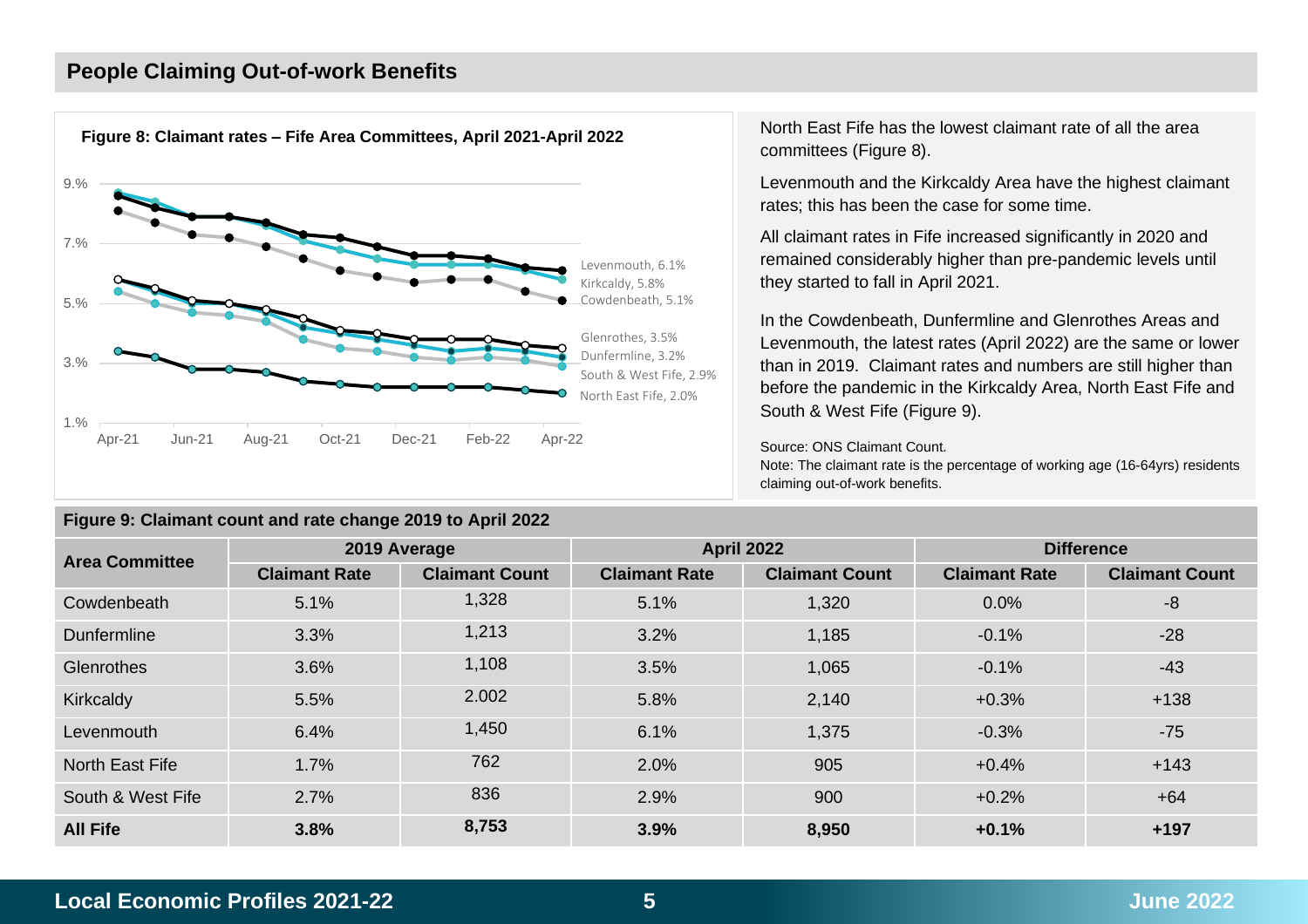## **Occupational Skills**

Dunfermline has the highest proportion of people employed in elementary occupations (16.6%) and Levenmouth the lowest (8.0%).

The Cowdenbeath Area has a higher-than-average proportion of people employed in lower-middle skilled jobs with over 40% of jobs in these occupations. This is the highest rate of employment in these occupations of Fife's committee areas.

The Cowdenbeath Area and Levenmouth have a significantly lower proportion of people employed in high skilled jobs such as managers, directors and professionals than Fife and Scotland as a whole, and the lowest proportions of all of Fife's committee areas (19.6% and 21.7% respectively).

North East Fife has the highest rate of employment of the Fife area committee areas in high skilled jobs (44.1%).

Source: ONS Annual Population Survey, Jan-Dec 2019,20 & 21.

Note: High Skills: managers, directors, senior officials & professional occupations; Medium-High Skills: associate professional & technical & skilled trade occupations; Medium-Low Skills: admin, secretarial, caring, leisure, sales & customer service occupations & process, plant & machine operatives; Elementary: elementary trades, admin & service occupations.

These estimates should be viewed with caution due to small sample sizes at the area committee level; three-year averages (2019-21) are therefore given for qualifications by committee area.

## **Qualifications & Skills of Population**



■Highly Skilled ■Upper-Middle Skilled ■Lower-Middle Skilled ■Elementary Occupations

| Figure 11: Qualifications; Fife 2018-2021                              | 2018  | 2019  | 2020  | 2021  |
|------------------------------------------------------------------------|-------|-------|-------|-------|
| % of working age population with NVQ 4+ (HND, degree or higher degree) | 44.0% | 43.3% | 51.3% | 51.0% |
| % of working age population with no formal qualifications              | 8.2%  | 7.3%  | 5.9%  | 7.0%  |

## **Figure 10: Employment by Occupation, 2019-21**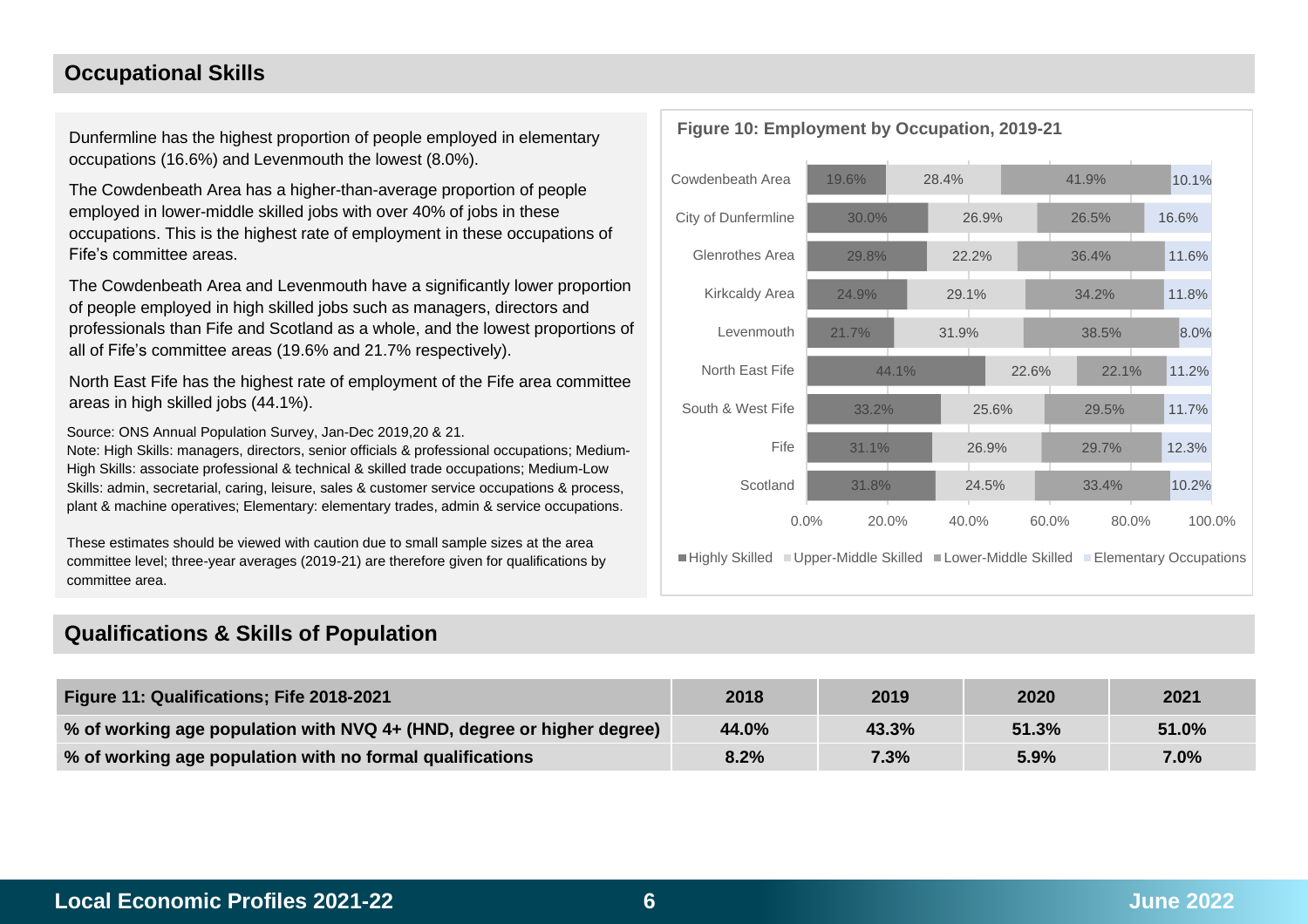

70% **58.3%** 60% **52.8% 47.0%** 48.5% 48.1% **47.8% 46.8%** 50% **40.8%** 40% **30.2%** 30% 20% 10% Novin East rie West File Combentositr Area City of Ourfiermine Glenfolings Area Kirkcaldy Area Scotland Leyenmouth  $\Leftrightarrow^{\Bbbk^{\odot}}$ 

**Figure 13: Proportion of 16-64-yr-olds qualified to NVQ 4 or above, 2019-21**

## **2018-2021 Trend:**

The qualifications of Fife's working age population showed steady improvement between 2018 and 2020, when the proportion of those aged 16-64 with a NVQ 4 or higher qualification increased from 44% to over 50% and the proportion with no qualifications fell from 8.2% to 5.9% (Figure 11). Between 2020 and 2021 however, the proportions with NVQ 4+ fell and with no qualifications increased.

#### **Qualifications by Committee Area:**

The Cowdenbeath Area has a significantly higher proportion of its working age population with no qualifications (13.1%) than Scotland and Fife as a whole (8.5% and 6.7% respectively), and the highest proportion of all Fife's committee areas. The area also has the lowest proportion of people who are qualified to NVQ 4 or above (30.2%) (Figures 12 & 13).

Levenmouth and the Kirkcaldy Area also have higher proportions of their populations with no qualifications than Fife and Scotland overall and lower rates qualified to NVQ 4 or above.

North East Fife has the lowest percentage (3.4%) of its working age population with no qualifications out of all the committee areas in Fife.

North East Fife also has the highest proportion (58.3%) of people qualified to NVQ 4 or above.

#### Source: ONS Annual Population Survey

Notes: These estimates should be viewed with caution due to small sample sizes at the area committee level; three-year averages (2019-21) are therefore given for qualifications by committee area.  $N/Q$  4 and above qualifications  $= HND$ , degree and higher degree level qualifications or equivalent. No qualifications = no formal qualifications held.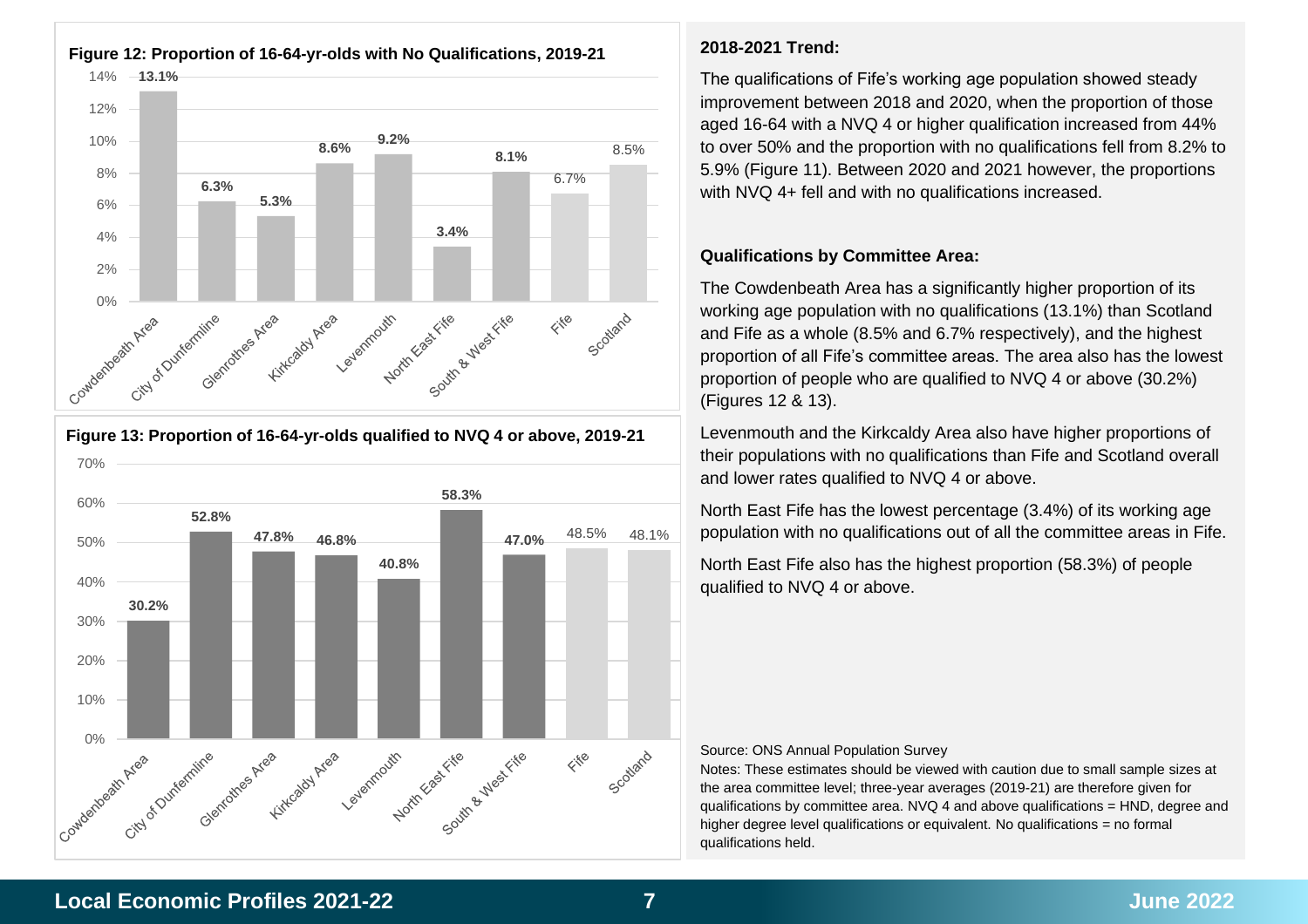| Figure 14: School Leaver Destinations and Attainment 2020/21                 |             |                 |
|------------------------------------------------------------------------------|-------------|-----------------|
|                                                                              | <b>Fife</b> | <b>Scotland</b> |
| Percentage of school leavers achieving<br>a positive initial destination*    | 93.9%       | 95.5%           |
| Percentage of school leavers achieving<br>1+ SCQF Level 5 or better          | 81.3%       | 87.7%           |
| Percentage of school leavers achieving<br>1+ SCQF Level 6 (Higher) or better | 58.7%       | 66.0%           |

93.9% of Fife's 2020/21 school leavers achieved a positive initial destination\*.

These figures are higher than Fife's 2019/20 school leavers, 91.9% of whom who achieved a positive initial destination, but lower than the proportion of 2018/19 school leavers gaining a positive initial destination (94.4%).

Fife's rate of increase was lower than the Scottish rate so that the gap between the Fife and Scottish rates has continued to widen.

The percentages of 2020/21 school leavers achieving at least one SCQF Level 5 or 6 are below the figures for Scotland as a whole but are higher than the percentages achieving both qualifications in 2019/20.

Source: Scottish Government, Summary Statistics for Attainment and Initial and Follow-up Leaver Destinations No 3, 2021 Editions.

Note: \* A young person is deemed to be in a positive destination when they are actively engaged with an organisation for the purpose of learning, training or work (work includes volunteering).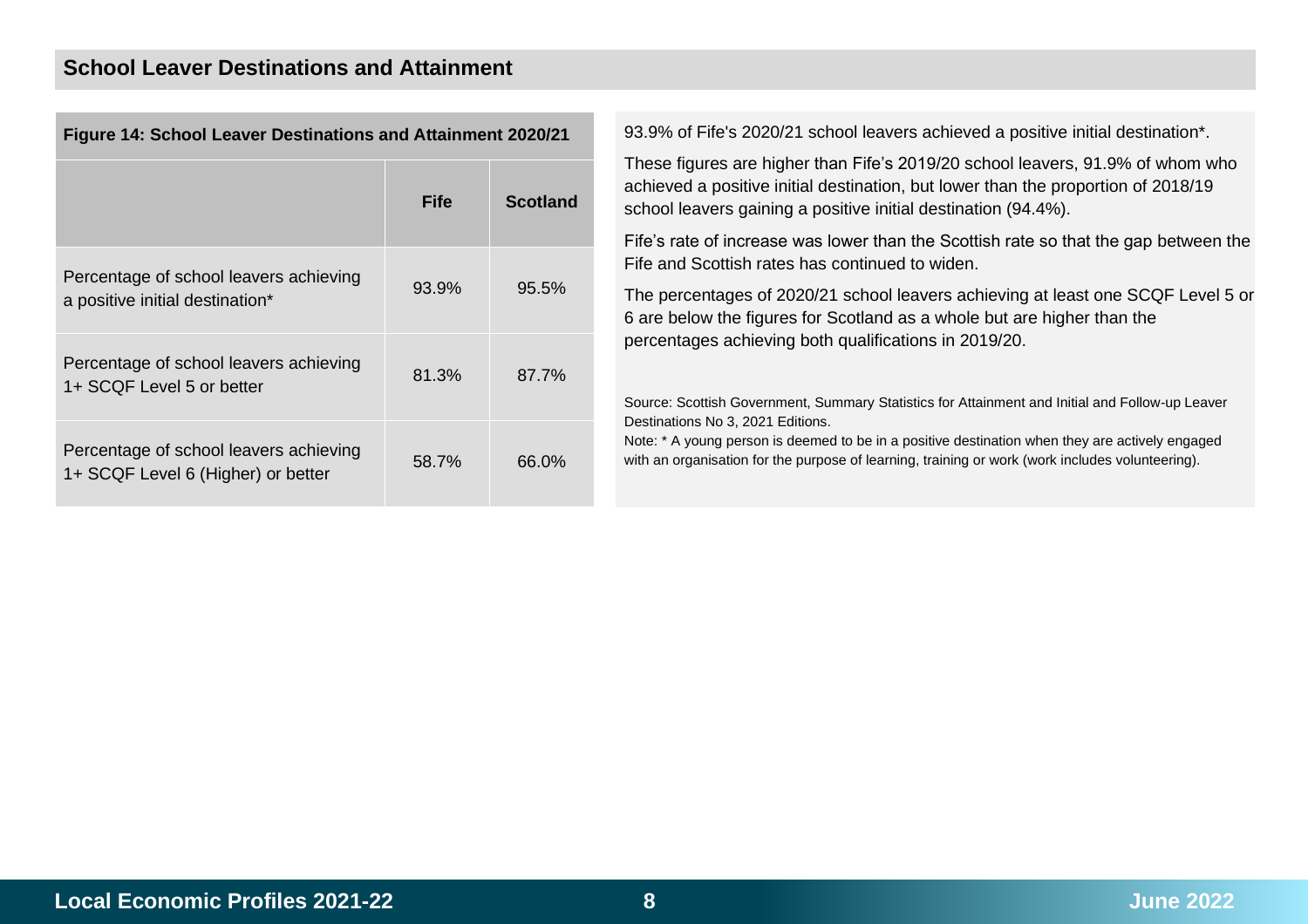|      | Figure 15: Percentage of 16–19 year olds participating in equcation, training or employment 2016-2021, Fife and Scotland |                 |                 |                 |                 |                    |                 |                 |                 |                 |  |  |  |
|------|--------------------------------------------------------------------------------------------------------------------------|-----------------|-----------------|-----------------|-----------------|--------------------|-----------------|-----------------|-----------------|-----------------|--|--|--|
|      |                                                                                                                          |                 | <b>Fife</b>     |                 |                 | <b>Scotland</b>    |                 |                 |                 |                 |  |  |  |
| Year | $16 - 19$<br>year olds                                                                                                   | 16-year<br>olds | 17-year<br>olds | 18-year<br>olds | 19-year<br>olds | 16-19 year<br>olds | 16-year<br>olds | 17-year<br>olds | 18-year<br>olds | 19-year<br>olds |  |  |  |
| 2016 | 88.3%                                                                                                                    | 98.6%           | 93.5%           | 84.8%           | 77.0%           | 90.4%              | 98.7%           | 93.9%           | 88.0%           | 81.7%           |  |  |  |
| 2017 | 88.7%                                                                                                                    | 98.9%           | 91.7%           | 86.8%           | 78.3%           | 91.1%              | 98.8%           | 90.4%           | 88.9%           | 83.4%           |  |  |  |
| 2018 | 90.1%                                                                                                                    | 98.7%           | 93.5%           | 86.8%           | 82.3%           | 91.8%              | 98.9%           | 94.6%           | 89.9%           | 84.5%           |  |  |  |
| 2019 | 90.7%                                                                                                                    | 99.1%           | 93.6%           | 88.2%           | 82.2%           | 91.6%              | 99.0%           | 94.8%           | 89.1%           | 83.9%           |  |  |  |
| 2020 | 91.7%                                                                                                                    | 98.6%           | 94.5%           | 89.6%           | 84.1%           | 92.1%              | 99.0%           | 95.0%           | 90.4%           | 84.1%           |  |  |  |
| 2021 | 91.0%                                                                                                                    | 99.0%           | 92.6%           | 87.1%           | 85.0%           | 92.2%              | 99.1%           | 94.3%           | 89.4%           | 85.4%           |  |  |  |
|      |                                                                                                                          |                 |                 |                 |                 |                    |                 |                 |                 |                 |  |  |  |

| Figure 15: Percentage of 16-19 year olds participating in education, training or employment 2016-2021, Fife and Scotland |  |  |  |
|--------------------------------------------------------------------------------------------------------------------------|--|--|--|
|                                                                                                                          |  |  |  |



Fife saw the proportion of its 16-19 year olds participating in education, training or employment increase steadily from 88.3% in 2016 to 91.7% in 2020, before the rate fell slightly (by 0.7 percentage points) in 2021 (Figure 15).

All parts of Fife had seen participation increase between 2016 and 2020, and all saw participation fall between 2020 and 2021, apart from Mid Fife and Glenrothes.

The largest increases in participation between 2016 and 2020 were in the 18 and 19 year age groups (Figure 15)

Between 2020 and 2021, the participation rate increased for 16 and 19 year olds, but fell for 17 and 18 year olds (Figure 15).

Source: Skills Development Scotland, Annual Participation Measure of 16-19 year olds in Scotland, 2021.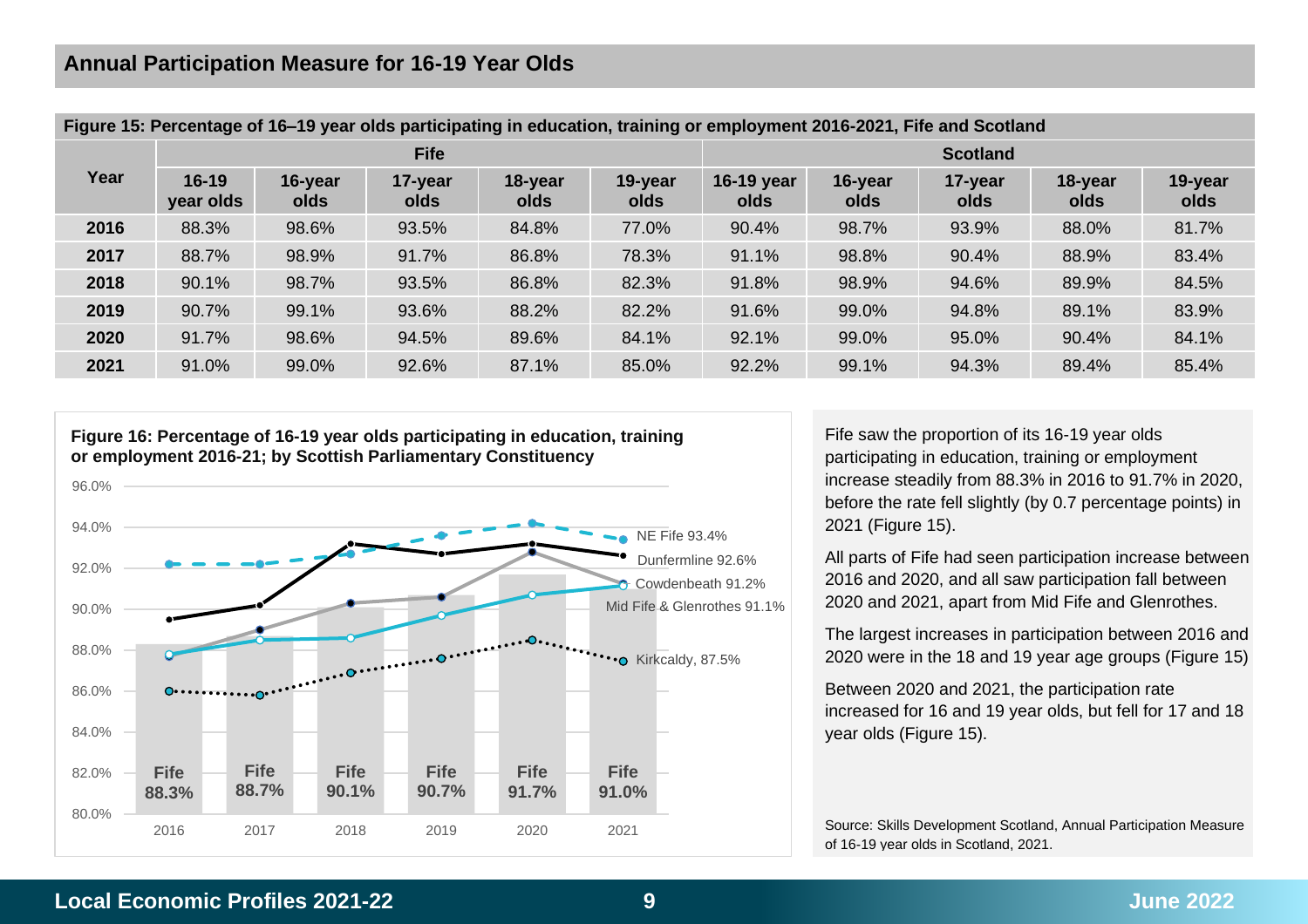## **Fife Council's Culture of Enterprise Programme**

| Figure 17: Participation in Fife Council's Culture of Enterprise (CoE) Programme, 2021/22 |                            |                               |                           |                                 |            |                                  |                             |             |  |  |  |  |
|-------------------------------------------------------------------------------------------|----------------------------|-------------------------------|---------------------------|---------------------------------|------------|----------------------------------|-----------------------------|-------------|--|--|--|--|
|                                                                                           | Cowdenbeath<br><b>Area</b> | City of<br><b>Dunfermline</b> | <b>Glenrothes</b><br>Area | <b>Kirkcaldy</b><br><b>Area</b> | Levenmouth | <b>North East</b><br><b>Fife</b> | South &<br><b>West Fife</b> | <b>Fife</b> |  |  |  |  |
| Number of different CoE<br>activities in which schools<br>participated                    | 8                          | 10                            | 9                         | 10                              | 9          | 11                               | 8                           | 19          |  |  |  |  |
| Number of businesses<br>engaged with schools <sup>1</sup>                                 | $\boldsymbol{0}$           | $\mathbf 0$                   | 2                         |                                 | 1          |                                  | $\overline{0}$              | 5           |  |  |  |  |
| Instances of pupil<br>engagement with CoE<br>activities $2021/22^2$                       | 11,293                     | 30,680                        | 13,679                    | 6,835                           | 12,452     | 8,990                            | 28,123                      | 112,052     |  |  |  |  |
| Instances of pupil<br>engagement with CoE<br>activities $2020/21^2$                       | 3,507                      | 11,360                        | 1,130                     | 873                             | 778        | 3,309                            | 1,191                       | 22,148      |  |  |  |  |

Dunfermline had more instances of pupil engagement with the council's Culture of Enterprise activities than any other committee area followed by South & West Fife.

In all parts of Fife there was a significant increase in the number of pupils participating in 2021/22 compared with 2020/21 due to a continued increase in the delivery of virtual activities and more schools having the capacity to be involved following the lifting of restrictions.

Source: Fife Council – Economic Development.

Notes:

1. Number of businesses engaged with schools = businesses located in each committee area who have engaged with schools in Fife.

2. Instances of pupil engagement = the number of pupils participating multiplied by the number of weeks they were involved in the programme (discounting school holidays).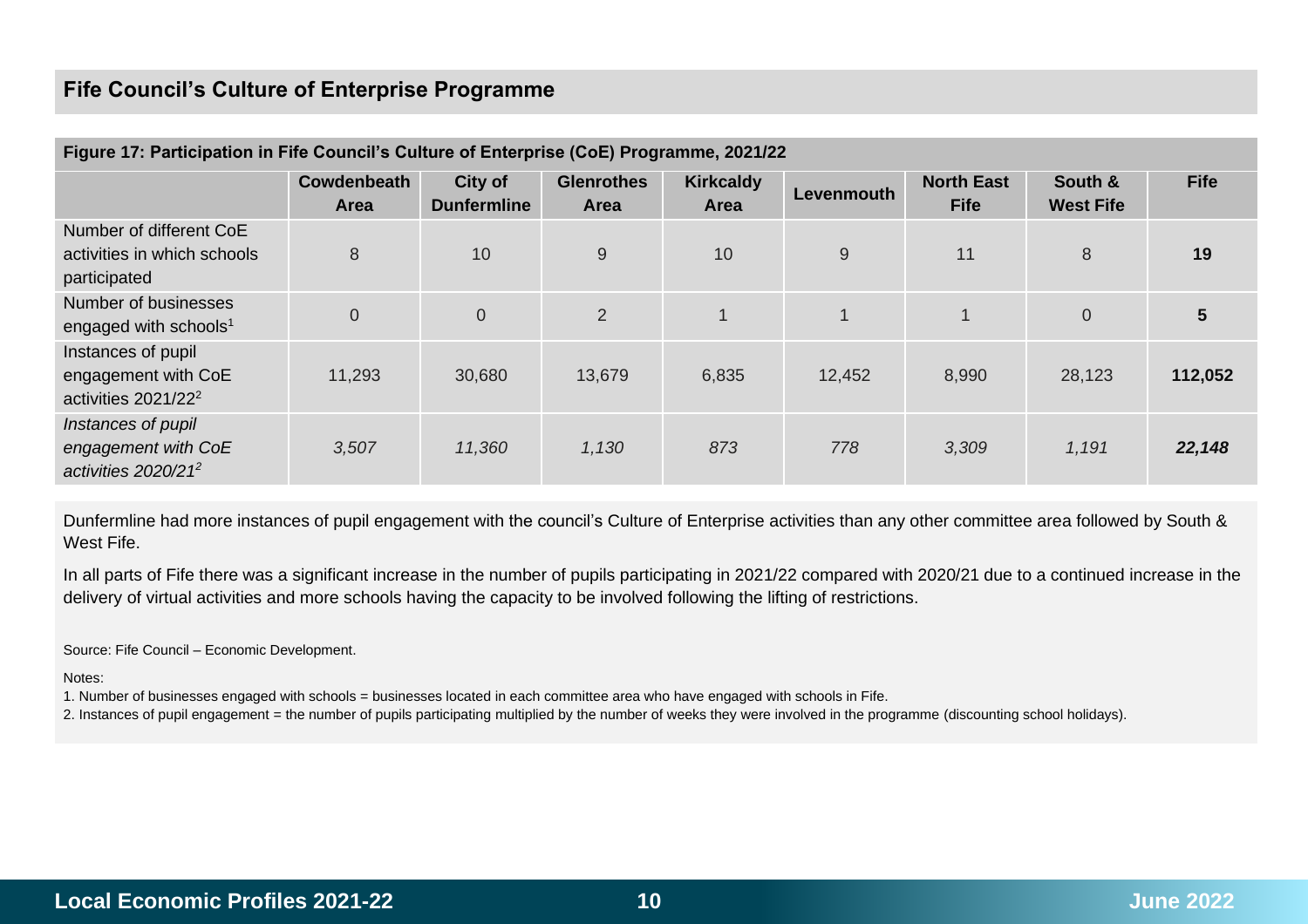## **Earnings**

Resident earnings represent the earnings of people who live in the area, but do not necessarily work in the area. Workplace earnings are the average earnings of those who work in the area, but do not necessarily live in the area.

Dunfermline & West Fife has the highest workplace earnings and North East Fife the highest resident earnings.

The Glenrothes constituency has the lowest resident earnings in Fife, and North East Fife the lowest workplace earnings. North East Fife's workplace earnings are £65.80 lower than its resident earnings.

Dunfermline & West Fife and North East Fife have the highest proportions of employee jobs earning below the real living wage (Figure19).

Source: ONS Annual Survey of Hours and Earnings. Areas: UK Parliamentary Constituencies. Note: These estimates should be viewed with caution. Estimates for 2020 and 2021 include furloughed employees and are based on actual payments made to the employee from company payrolls, and the hours on which this pay was calculated, which in the case of furloughed employees are their usual hours. Both the 2020 and 2021 ASHE surveys saw lower response rates than usual. As the data is based on PAYE it does not include the self-employed.





| Figure 19: Percentage of employee jobs earning below the Living Wage Foundation Rates |               |        |        |        |        |  |  |  |  |  |  |
|---------------------------------------------------------------------------------------|---------------|--------|--------|--------|--------|--|--|--|--|--|--|
| <b>Area/Parliamentary Constituency</b>                                                | <b>Apr-15</b> | Apr-16 | Apr-19 | Apr-20 | Apr-21 |  |  |  |  |  |  |
| Dunfermline & West Fife                                                               | 21.0%         | 21.5%  | 21.6%  | 12.1%  | 20.4%  |  |  |  |  |  |  |
| Glenrothes                                                                            | 17.2%         | 16.7%  | 15.9%  | 14.2%  | 14.6%  |  |  |  |  |  |  |
| Kirkcaldy & Cowdenbeath                                                               | 25.0%         | 25.5%  | 18.6%  | 14.5%  | 14.5%  |  |  |  |  |  |  |
| North East Fife                                                                       | 37.1%         | 30.3%  | 20.1%  | 21.4%  | 18.7%  |  |  |  |  |  |  |
| Fife                                                                                  | 21.6%         | 18.9%  | 18.9%  | 14.9%  | 17.0%  |  |  |  |  |  |  |
| Scotland                                                                              | 19.6%         | 20.1%  | 16.8%  | 15.1%  | 14.4%  |  |  |  |  |  |  |

## **Local Economic Profiles 2021-22 11 June 2022**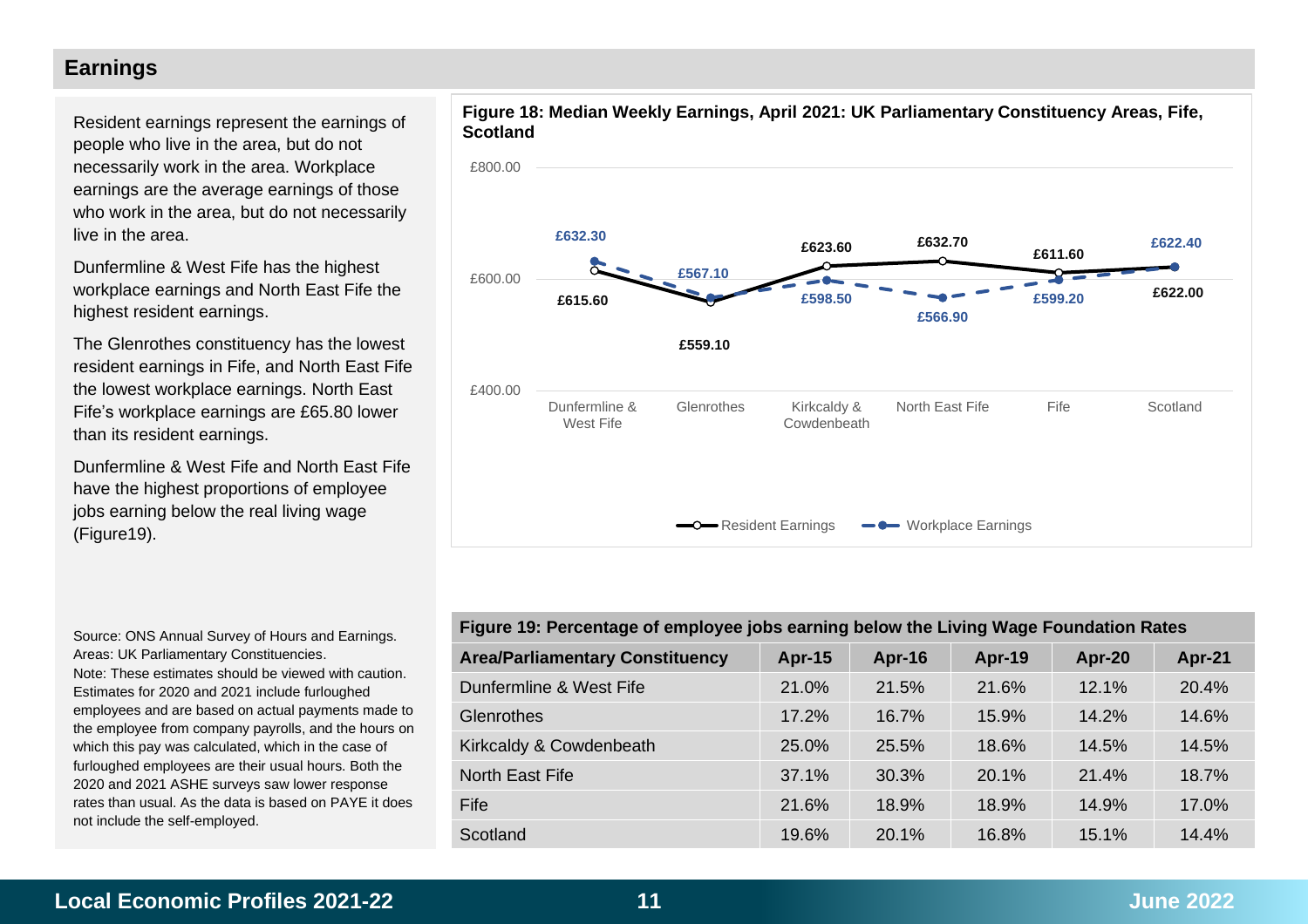## **Number and Size of Businesses**

| Figure 20: Number of Enterprises 2021: Scottish Parliamentary Constituency Areas (SPCAs), Fife, Scotland |                            |                                   |                                 |                                                |                                       |                          |                 |  |  |  |  |
|----------------------------------------------------------------------------------------------------------|----------------------------|-----------------------------------|---------------------------------|------------------------------------------------|---------------------------------------|--------------------------|-----------------|--|--|--|--|
|                                                                                                          | Cowdenbeath<br><b>SPCA</b> | <b>Dunfermline</b><br><b>SPCA</b> | <b>Kirkcaldy</b><br><b>SPCA</b> | Mid Fife &<br><b>Glenrothes</b><br><b>SPCA</b> | <b>North East</b><br><b>Fife SPCA</b> | <b>Fife</b>              | <b>Scotland</b> |  |  |  |  |
| Number of Enterprises March 2021                                                                         | 1,760                      | 1,970                             | 1,820                           | 1,620                                          | 2,465                                 | 9.535                    | 175,400         |  |  |  |  |
| Percentage of Fife Total                                                                                 | 18.5%                      | 20.7%                             | 19.1%                           | 17.0%                                          | 24.8%                                 | $\overline{\phantom{0}}$ |                 |  |  |  |  |
| Change 2020-2021                                                                                         | $-170$                     | $-50$                             | $-85$                           | $-10$                                          | $-45$                                 | $-365$                   | $-2,295$        |  |  |  |  |
| Percentage Change 2020-2021                                                                              | $-8.8\%$                   | $-2.5%$                           | $-4.5\%$                        | $-0.6%$                                        | $-1.9%$                               | $-3.7\%$                 | $-1.3\%$        |  |  |  |  |

#### **Change in Number of Businesses 2020-2021:**

Between March 2020 and March 2021, the number of businesses in Fife fell by 365 or -3.7%. This followed a period of sustained growth since 2015. The number of businesses fell in all of Fife's SPCAs. Cowdenbeath SPCA saw the largest fall (170 businesses or -8.8%); Mid-Fife and Glenrothes had the smallest fall (10 fewer businesses or -0.6%) followed by North East Fife (45 fewer businesses or -1.9%).

The highest decrease in numbers (-350 businesses) was within the micro (0-9 employees) size band. Cowdenbeath, Dunfermline and North East Fife all saw a fall in the number of medium-sized businesses (Figure 21).

Source: ONS UK Business Counts, 2021.

Note: The number of enterprises registered for VAT and/or PAYE that were live on 12 March 2021. Does not therefore include unregistered enterprises (sole traders and partnerships) who are not VAT and/or PAYE registered. As all numbers are round to the nearest zero or 5, all zeros are not necessarily true zeros and numbers below 10 should be viewed with caution.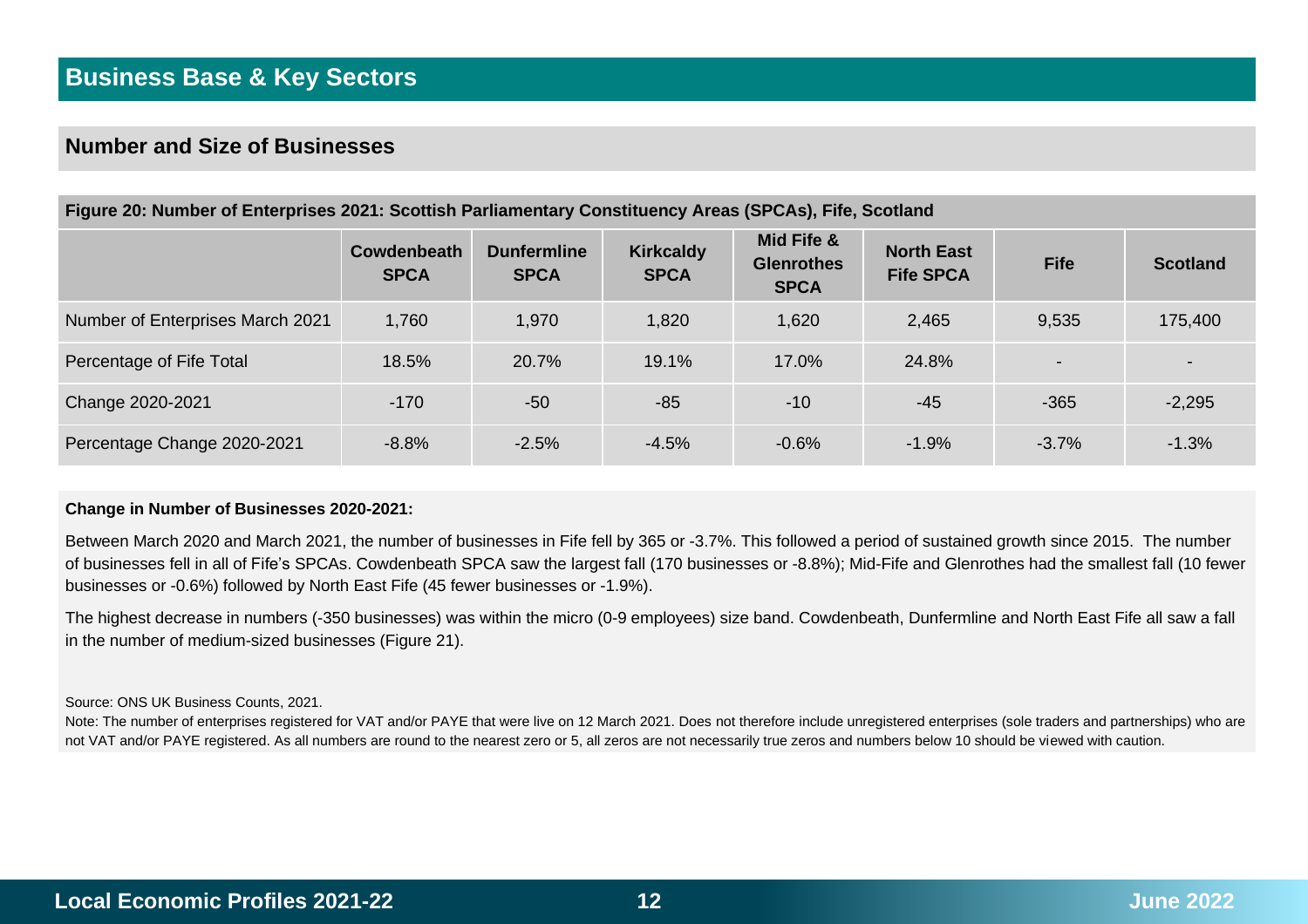|  |  | Figure 21: Change in the number of enterprises by Scottish Parliamentary Constituency Area (SPCA) and Size 2020-2021 |  |  |
|--|--|----------------------------------------------------------------------------------------------------------------------|--|--|
|  |  |                                                                                                                      |  |  |

|                              | Cowdenbeath<br><b>SPCA</b> |                   | <b>Dunfermline</b><br><b>SPCA</b> |                          | <b>Kirkcaldy</b><br><b>SPCA</b> |                   | Mid Fife &<br><b>Glenrothes</b><br><b>SPCA</b> |                   | <b>North East Fife</b><br><b>SPCA</b> |                   | <b>Fife</b> |                   |
|------------------------------|----------------------------|-------------------|-----------------------------------|--------------------------|---------------------------------|-------------------|------------------------------------------------|-------------------|---------------------------------------|-------------------|-------------|-------------------|
|                              | 2021                       | Change<br>2020-21 | 2021                              | <b>Change</b><br>2020-21 | 2021                            | Change<br>2020-21 | 2021                                           | Change<br>2020-21 | 2021                                  | Change<br>2020-21 | 2021        | Change<br>2020-21 |
| Micro (0 to 9 employees)     | 1,590                      | $-170$            | 1,775                             | $-50$                    | 1,590                           | $-70$             | 1,390                                          | $-10$             | 2,075                                 | $-45$             | 8,420       | $-350$            |
| Small (10 to 49 employees)   | 145                        | $+5$              | 160                               | $\overline{0}$           | 195                             | $-15$             | 190                                            | $+5$              | 255                                   | $+5$              | 940         | $-10$             |
| Medium (50 to 249 employees) | 20                         | $-5$              | 25                                | $-5$                     | 30                              | 0                 | 35                                             | 0                 | 25                                    | $-5$              | 140         | $-10$             |
| Large (250+ employees)       | 5                          | 0                 | 5                                 | 0                        | 5                               | 0                 | 10                                             | 0                 | 10                                    | $\overline{0}$    | 35          | $\overline{0}$    |



#### **Businesses by Size:**

The Mid-Fife and Glenrothes Scottish Parliamentary Constituency Area has the highest proportions of small, medium, and large businesses followed by Kirkcaldy and North East Fife (Figure 22).

The Cowdenbeath and Dunfermline SPCAs have the highest proportions of micro businesses (90.3%) and smallest proportions of small and medium-sized businesses.

#### Source: UK Business Counts, 2021.

Note: The number of VAT and/or PAYE registered enterprises that were live on 12 March 2021. Does not therefore include unregistered enterprises (sole traders and partnerships) who are not VAT and/or PAYE registered.

## **Local Economic Profiles 2021-22 13 June 2022**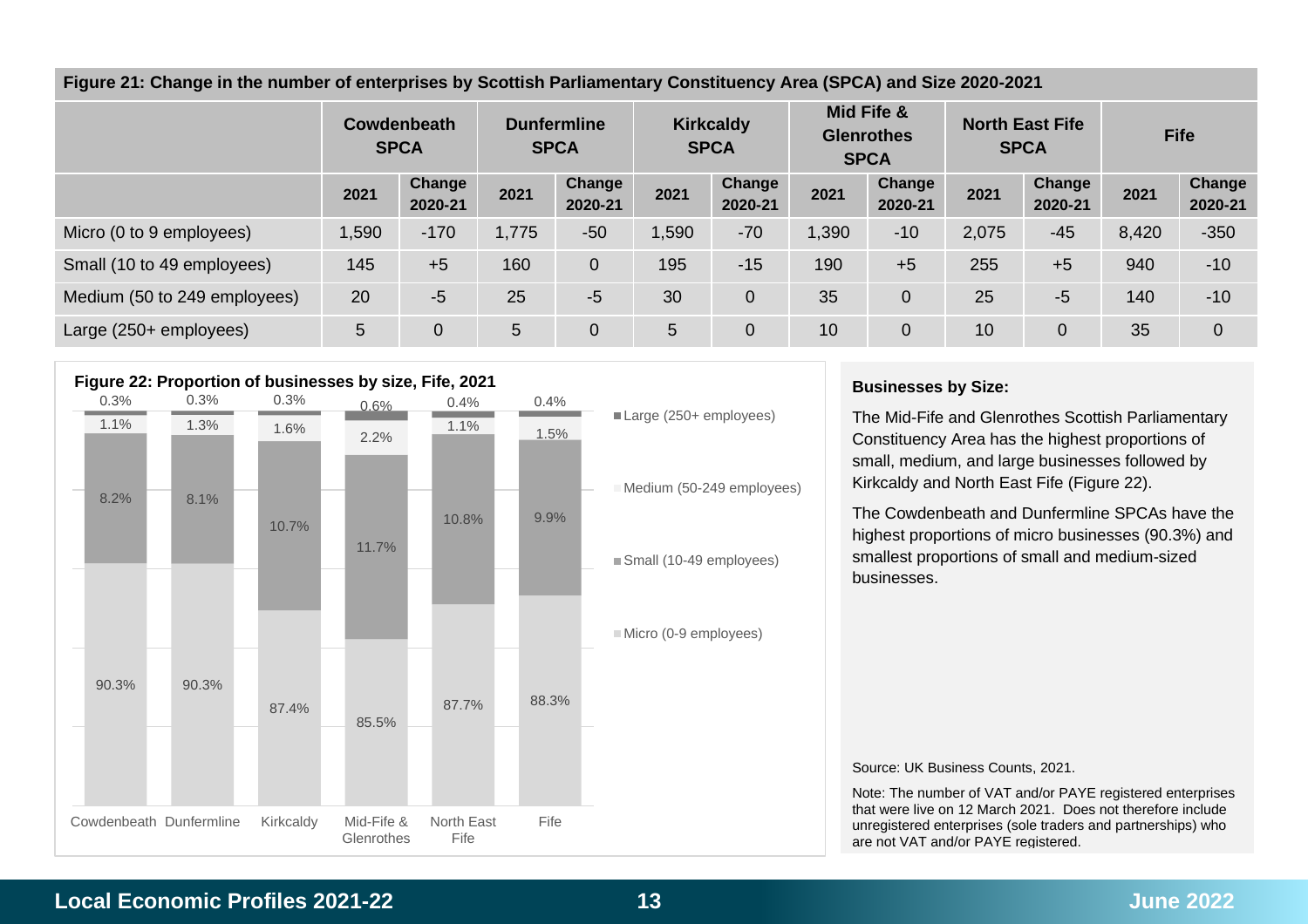## **Business Births**



In 2020, both the number of new business start-ups and the business start-up rate in Fife fell.

A total of 985 new businesses started up in 2020, 545 or 35.6% fewer than in 2019 when 1,530 business start-ups were recorded – the highest number recorded in the time-series of these data (which goes back to 2009).

In Scotland as a whole, the number of business births fell by 17.9%.

Fife's start-up rate in 2020 was lower than the rate for Scotland as a whole (Figure 23).

Source: ONS Business Demography, UK (2020). Note: These figures do not include unregistered enterprises (sole traders and partnerships who are not VAT and/or PAYE registered).

## **Business Survival Rates**

| Figure 24: Survival of New Start Businesses Born in 2017 |                                                              |                                                               |                                                               |  |  |  |  |
|----------------------------------------------------------|--------------------------------------------------------------|---------------------------------------------------------------|---------------------------------------------------------------|--|--|--|--|
|                                                          | Percentage of<br>businesses<br>surviving 1 year<br>(to 2018) | Percentage of<br>businesses<br>surviving 2 years<br>(to 2019) | Percentage of<br>businesses<br>surviving 3 years<br>(to 2020) |  |  |  |  |
| Fife                                                     | 91.5%                                                        | 75.2%                                                         | 57.4%                                                         |  |  |  |  |
| Scotland                                                 | 89.8%                                                        | 71.5%                                                         | 55.9%                                                         |  |  |  |  |

For each of the first three years after starting up in 2017, Fife's business survival rates were above the Scottish average.

Between 2019 and 2020, the 3-year survival rate of businesses in Fife fell from 59.2% to 57.4%.

Source: ONS Business Demography, UK (2020). Note: These figures do not include unregistered enterprises (sole traders and partnerships who are not VAT and/or PAYE registered).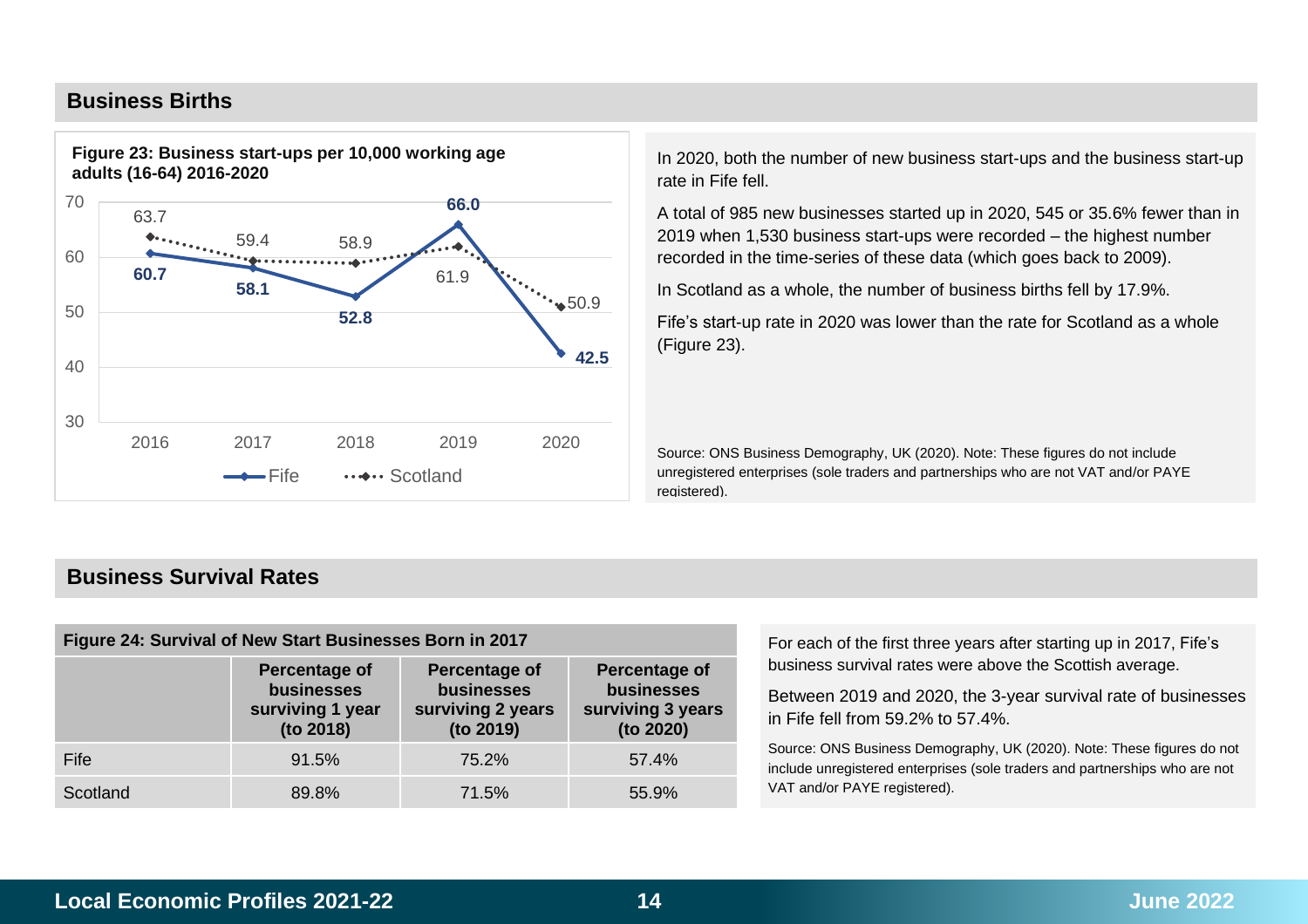## **Distribution of Employment**

|                    | Cowdenbeath<br>Area | City of<br><b>Dunfermline</b> | <b>Glenrothes</b><br><b>Area</b> | <b>Kirkcaldy</b><br>Area | Levenmouth | <b>North East</b><br><b>Fife</b> | South &<br><b>West Fife</b> | <b>Fife</b> |
|--------------------|---------------------|-------------------------------|----------------------------------|--------------------------|------------|----------------------------------|-----------------------------|-------------|
| September 2019     | 8,000               | 29,000                        | 25,000                           | 22,000                   | 10,000     | 23,000                           | 17,000                      | 138,000     |
| September 2020     | 8,000               | 27,000                        | 25,000                           | 23,000                   | 9,000      | 22,000                           | 16,000                      | 133,000     |
| % change 2019-2020 | 0.0%                | $-6.9%$                       | 0.0%                             | $+4.5%$                  | $-10.0\%$  | $-4.5%$                          | $-5.9%$                     | $-3.6%$     |

#### **Figure 25: Number of Jobs in Fife; 2019 and 2020**

#### **Change in Number of Jobs 2019 and 2020:**

Fife was one of 23 Scottish Local Authorities which saw an overall fall in jobs (down 5,000 or -3.6%) between September 2019 and September 2020. Scotland as a whole saw a 2.2% decrease.

Within Fife, Dunfermline saw the largest decrease in the number of jobs (down by 2,000 or -6.9%) whilst Levenmouth saw the largest proportionate decrease (down by 1,000 or -10.0%). Decreases were also seen in North East Fife (-1,000 or -4.5%) and South & West Fife (-1,000 or -5.9%), while the Kirkcaldy Area saw a 4.5% increase in jobs and the number of jobs remained unchanged in the Cowdenbeath and Glenrothes Areas (Figure 25).

#### **Employment by Sector:**

North East Fife has the highest proportion of jobs in Education and Accommodation & Food Services (34.6% and 33.3% of Fife's jobs respectively) (Fig.26).

63.6% of all employment in Public Administration & Defence Activities in Fife is located in the Glenrothes Area.

Three quarters of Fife's jobs in Agriculture, Forestry & Fishing\* are located in Levenmouth.

Three quarters of all employment in Financial & Insurance activities in Fife is located in Dunfermline, along with half of Fife's jobs in the Information & Communication sector.

Nearly a third (31.6%) of people in Fife working in the Human Health & Social Work Activities sector are employed in the Kirkcaldy Area.

Source: ONS Business Register & Employment Survey.

Note: \* excludes farm agriculture. Employment estimates include employees plus the number of working owners who receive a share of the profits but are not paid via PAYE. They do not however include those who are self-employed operating below the VAT threshold with no employees. The level of rounding applied varies by estimate, so zeros may not be true zeros and the data may not add up to the totals shown.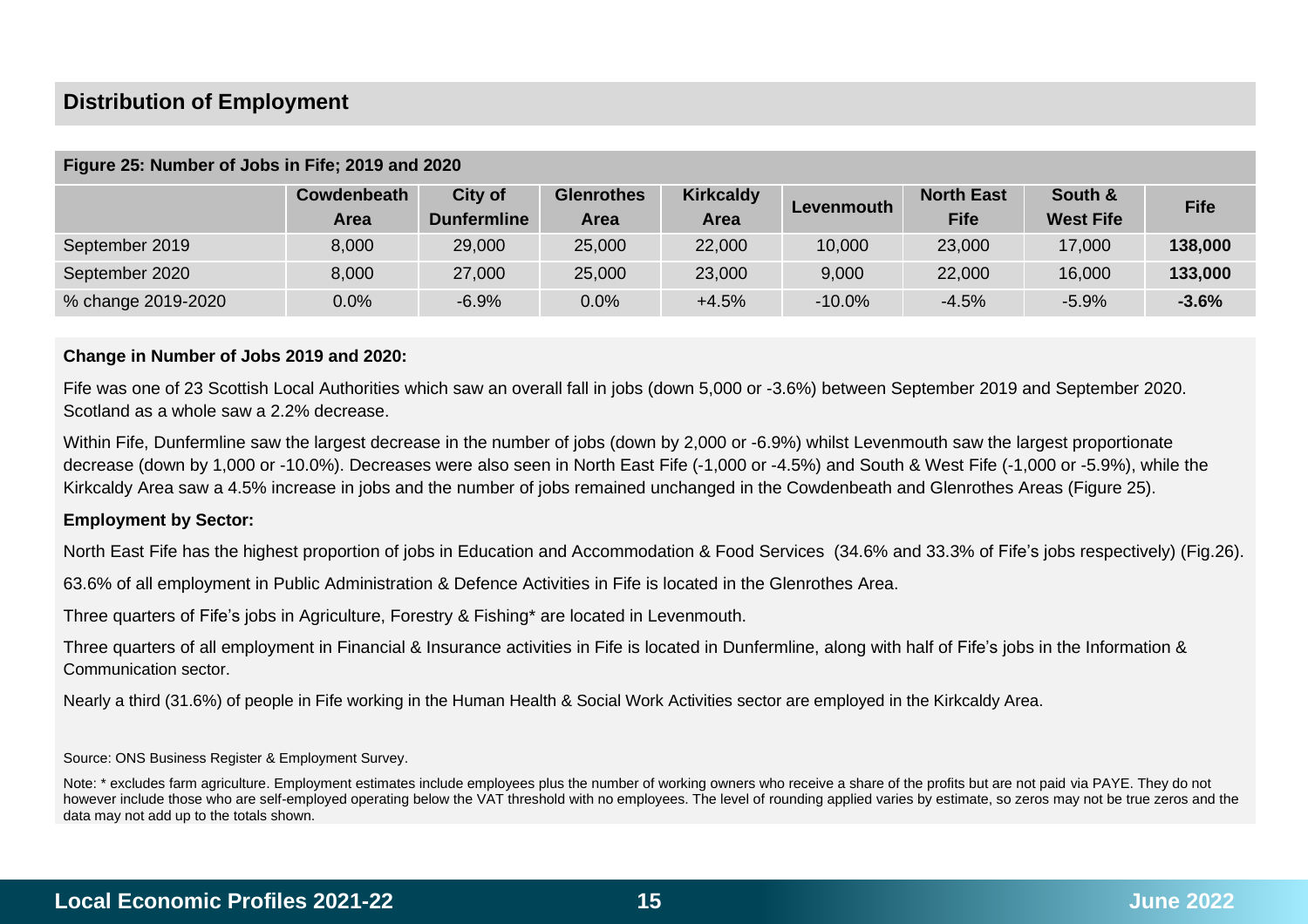## **Figure 26: Employment by Sector, Fife 2020**

| <b>Sector</b>                                 | Cowdenbeath<br><b>Area</b> | <b>Dunfermline</b> | <b>Glenrothes</b><br>Area | <b>Kirkcaldy</b><br>Area | Levenmouth  | <b>North East</b><br><b>Fife</b> | <b>South &amp; West</b><br><b>Fife</b> | <b>Fife</b> |
|-----------------------------------------------|----------------------------|--------------------|---------------------------|--------------------------|-------------|----------------------------------|----------------------------------------|-------------|
| A: Agriculture, forestry & fishing*           | 10                         | 10                 | 30                        | 20                       | 600         | 75                               | 45                                     | 790         |
| B: Mining and quarrying                       | $\overline{0}$             | $\mathbf 0$        | 50                        | 20                       | $\mathbf 0$ | 75                               | 30                                     | 200         |
| C: Manufacturing                              | 1,000                      | 1,500              | 4,000                     | 1,250                    | 1,750       | 1,000                            | 3,000                                  | 14,000      |
| D: Electricity, gas, steam & air conditioning | 30                         | 10                 | 125                       | 0                        | $\mathbf 0$ | 40                               | 150                                    | 400         |
| E: Water supply; sewerage, waste mgmt         | 25                         | 400                | 150                       | 75                       | 15          | 75                               | 200                                    | 900         |
| F: Construction                               | 500                        | 1,000              | 700                       | 1,500                    | 350         | 1,000                            | 1,250                                  | 7,000       |
| G: Wholesale & Retail Trade; Vehicle Repair   | 1,250                      | 4,500              | 3,000                     | 4,500                    | 1,250       | 4,000                            | 2,000                                  | 21,000      |
| H: Transportation & Storage                   | 600                        | 2,000              | 600                       | 1,250                    | 800         | 500                              | 900                                    | 7,000       |
| I: Accommodation & Food Services              | 350                        | 1,500              | 1,000                     | 1,250                    | 450         | 3,000                            | 800                                    | 9,000       |
| J: Information & Communication                | 75                         | 2,250              | 200                       | 600                      | 35          | 225                              | 900                                    | 4,500       |
| K: Financial & Insurance Services             | 25                         | 2,250              | 125                       | 175                      | 40          | 75                               | 350                                    | 3,000       |
| L: Real estate activities                     | 100                        | 250                | 350                       | 175                      | 75          | 300                              | 100                                    | 1,250       |
| M: Professional, scientific & technical       | 250                        | 2,000              | 700                       | 1,250                    | 350         | 900                              | 1,500                                  | 7,000       |
| N: Administrative & support services          | 250                        | 1,500              | 700                       | 1,000                    | 400         | 1,000                            | 900                                    | 6,000       |
| O: Public Admin, Defence; Social Security     | 600                        | 900                | 7,000                     | 1,000                    | 175         | 500                              | 800                                    | 11,000      |
| P: Education                                  | 1,000                      | 2,250              | 1,500                     | 1,750                    | 900         | 4,500                            | 1,000                                  | 13,000      |
| Q: Human health & social work activities      | 1,250                      | 4,000              | 3,000                     | 6,000                    | 1,750       | 2,500                            | 1,000                                  | 19,000      |
| R: Arts, entertainment & recreation           | 250                        | 450                | 350                       | 450                      | 175         | 900                              | 250                                    | 3,000       |
| S: Other service activities                   | 175                        | 600                | 700                       | 400                      | 200         | 700                              | 350                                    | 3,000       |
| <b>Total Employment*</b>                      | 8,000                      | 27,000             | 25,000                    | 23,000                   | 9,000       | 22,000                           | 16,000                                 | 130,000     |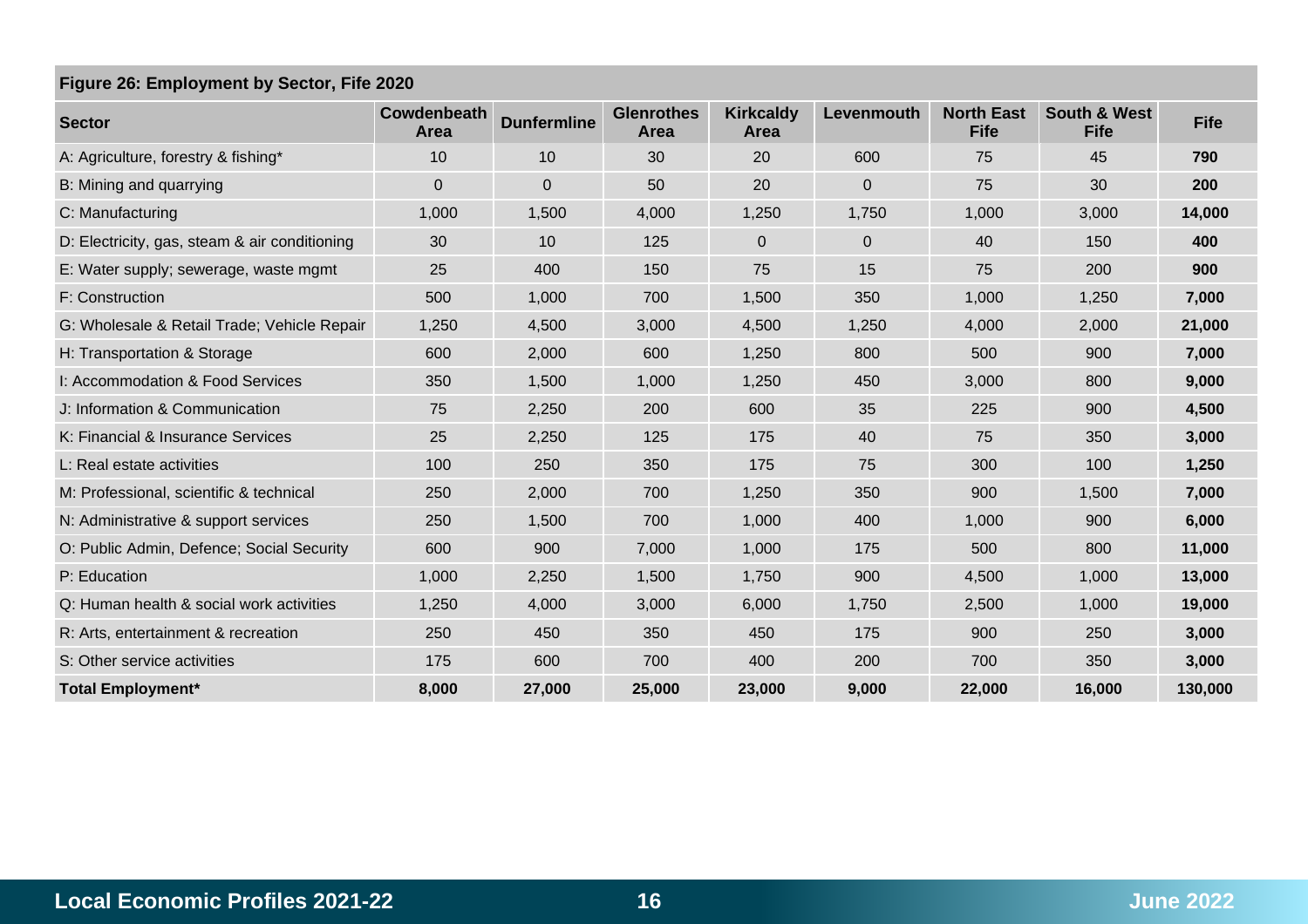## **Figure 27: Financial Support Given to Businesses in Fife, 2021/22**

| . .<br>. .                                       |                            |                    |                           |                          |                |                                  |                             |             |
|--------------------------------------------------|----------------------------|--------------------|---------------------------|--------------------------|----------------|----------------------------------|-----------------------------|-------------|
|                                                  | Cowdenbeath<br><b>Area</b> | <b>Dunfermline</b> | <b>Glenrothes</b><br>Area | <b>Kirkcaldy</b><br>Area | Levenmouth     | <b>North East</b><br><b>Fife</b> | South &<br><b>West Fife</b> | <b>Fife</b> |
| Number of businesses<br>supported                | 9                          | 19                 | 13                        | 20                       |                | 15                               | 8                           | 91          |
| Value of financial support                       | £9,140                     | £32,449            | £31,747                   | £34,505                  | £4,276         | £36,963                          | £4,806                      | £153,886*   |
| Jobs created as a result<br>of financial support |                            | 19.5               | 16                        | 22                       | $\overline{2}$ | 42                               | 4                           | 112.5       |

Source: Fife Council Economic Development.

Note: \* In addition to this support, Fife Council and Business Gateway Fife paid out over £34 million in grants to Fife's businesses from the Scottish Government's Coronavirus Business Support Funds.

## **Figure 28: Number of Business Start-Ups supported by Business Gateway Fife, 2021/22**

|                                                             | <b>Cowdenbeath</b><br><b>Area</b> | <b>Dunfermline</b> | <b>Glenrothes</b><br><b>Area</b> | <b>Kirkcaldy</b><br><b>Area</b> | Levenmouth | <b>North East</b><br><b>Fife</b> | South &<br><b>West Fife</b> | <b>Fife</b> |
|-------------------------------------------------------------|-----------------------------------|--------------------|----------------------------------|---------------------------------|------------|----------------------------------|-----------------------------|-------------|
| No. of businesses<br>receiving Expert Help                  | 10                                | 16                 | 19                               | 15                              | 5          | 15                               | 17                          | 97          |
| No. of businesses<br>accessing business growth<br>services  | 96                                | 170                | 162                              | 178                             | 76         | 274                              | 145                         | $1,101*$    |
| No. of Business Gateway-<br>supported start-ups             | 80                                | 102                | 80                               | 125                             | 51         | 93                               | 72                          | 603         |
| No. of jobs created from<br><b>Business Gateway support</b> | 101                               | 122                | 100                              | 159                             | 71         | 133                              | 91                          | 777         |
| Turnover generated                                          | £2,180,500                        | £2,935,000         | £2,484,500                       | £3,693,300                      | £1,440,200 | £2,522,900                       | £2,105,000                  | £17,361,400 |
| Source: Business Gateway Fife.                              |                                   |                    |                                  |                                 |            |                                  |                             |             |

Note: \* total excludes 83 businesses with an invalid or non-Fife postcode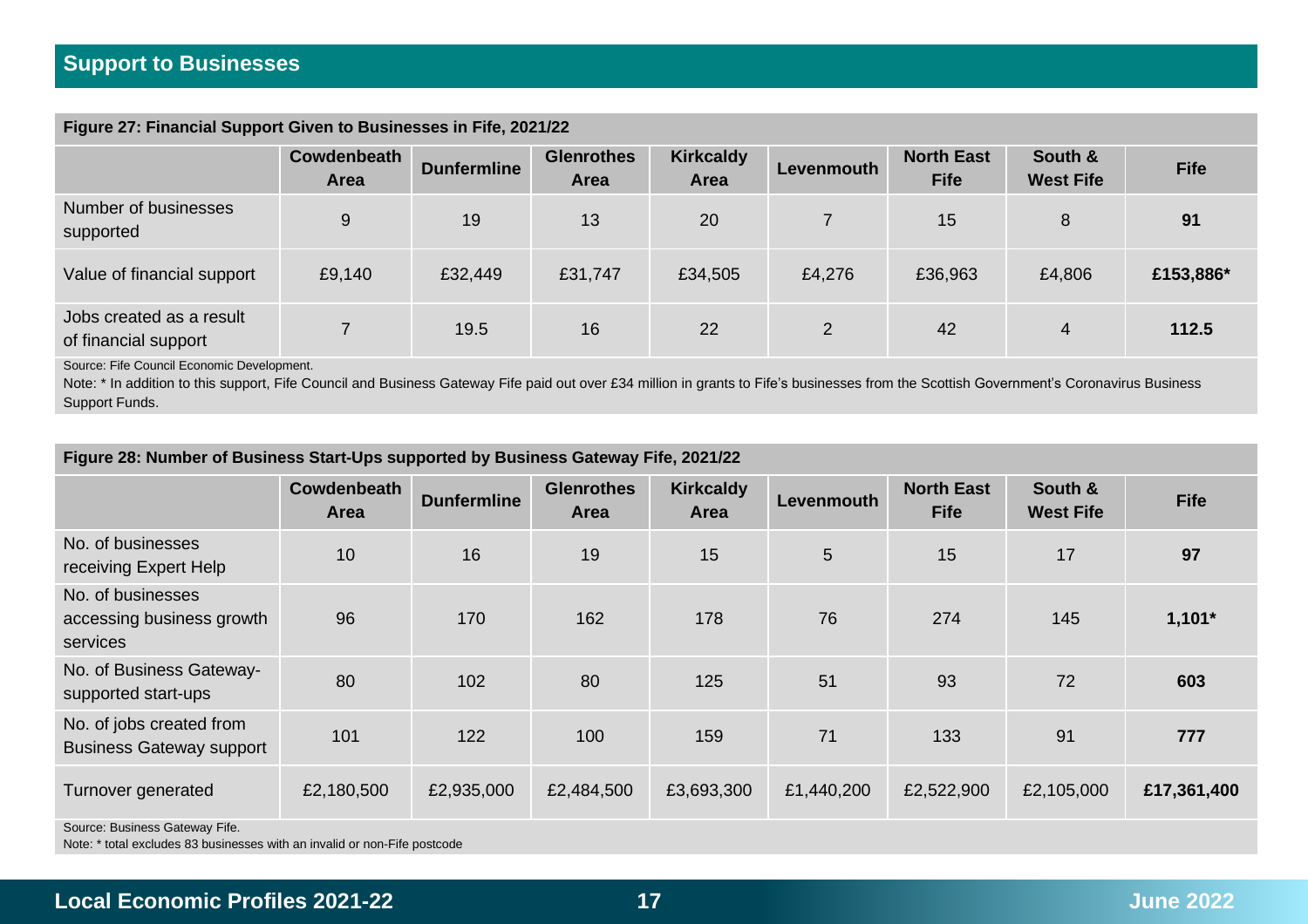#### **Support to Businesses:**

£153,886 of financial support was given to 91 Fife businesses by Fife Council in 2021/22, support which created 112.5 jobs (Figure 27). These figures include repayable grants provided through the Fife Council funded Fife Investment Fund as well as non-repayable trade development and workforce upskilling grants though the EU funded SME Competitiveness Fund (current funding for the SME Competitiveness Fund ends in March 2023).

Business Gateway Fife supported 603 new business start-ups in 2021/22, 85 more than in the previous year. This will help to create 777 jobs, 101 more than in 2020/21 (Figure 28).

Fife Council and Business Gateway Fife also approved over 3,000 applications to - and paid out over £34 million in grants from - the Scottish Government's Coronavirus Business Support Funds. This was in addition to £72 million paid out in 2020/21.

#### **Other Activity:**

The **Trade Development Programme** supported 36 businesses to attend and exhibit at 7 trade shows.

**33 businesses were supported at 9 International Trade Pathway Webinars**. The events were part of a programme of workshops and training designed to support Fife businesses to access new markets being delivered by Fife Council in partnership with Business Gateway Fife, Fife Chamber of Commerce and Scottish Development International.

The **Supplier Development Programme** helped 663 Fife businesses improve their tendering skills. 1,020 Fife companies are now registered with the programme which offers expert training, support and information to help businesses win public sector contracts. In November, 78 Fife businesses attended a virtual Meet the Buyer event to learn about supply chain opportunities arising from the **Dunfermline Learning Campus and Levenmouth Railway Link**.

In March 2022, **Fife and Tayside Procurement Surgeries** were launched. Hosted by Angus, Dundee, Fife and Perth & Kinross councils on a rotating basis, the surgeries are designed to inform local businesses of emerging public sector and supply chain procurement opportunities and increase their confidence and ability to tender for public sector contracts.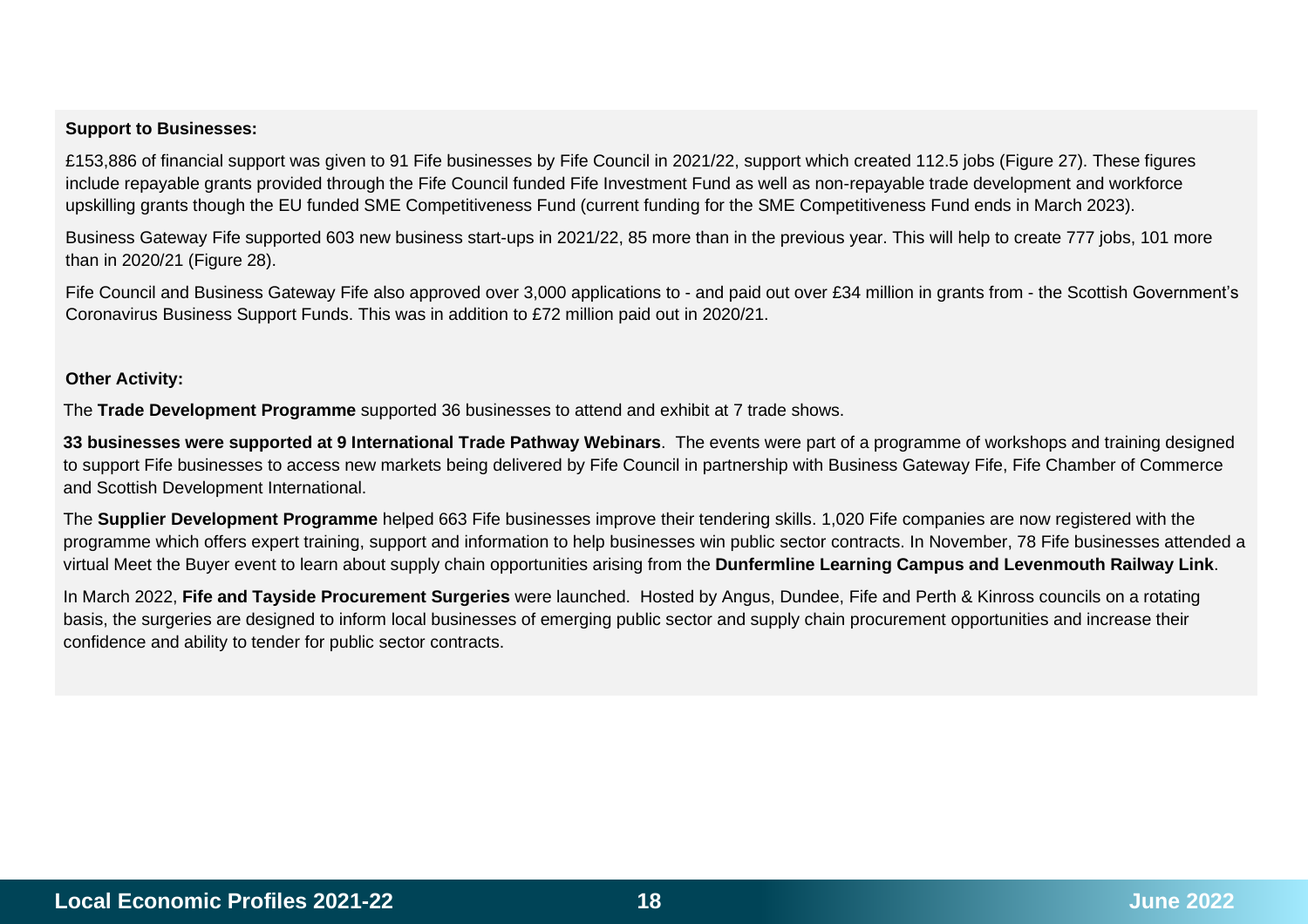### **Figure 29: Extent of Vacant & Derelict Land 2021**

| <b>Area Committee</b> | <b>Total Amount of Vacant &amp; Derelict Land (ha)</b> | Proportion of Fife's total Vacant & Derelict<br>Land |
|-----------------------|--------------------------------------------------------|------------------------------------------------------|
| Cowdenbeath           | 48.6                                                   | 6.8%                                                 |
| Dunfermline           | 12.6                                                   | 1.8%                                                 |
| Glenrothes            | 126.1                                                  | 17.5%                                                |
| Kirkcaldy             | 41.7                                                   | 5.8%                                                 |
| Levenmouth            | 68.3                                                   | 9.5%                                                 |
| North East Fife       | 68.8                                                   | 9.6%                                                 |
| South and West Fife   | 352.7                                                  | 49.1%                                                |
| <b>Total Fife</b>     | 718.8                                                  | 100.0%                                               |
|                       |                                                        |                                                      |

Source: Fife Council Vacant & Derelict Land Audit 2021

In 2021, there were 212 vacant & derelict land (VDL) sites across Fife amounting to 718.8 hectares, 10 sites and 11.6 hectares fewer than in 2020.

Since 2015/16, Fife Council has been one of five local authorities to receive funding from the Scottish Government's Vacant & Derelict Land Fund (VDLF); in 2021/22, Fife was allocated £1.451 million from the fund. The following are a selection of current/proposed projects supported by the fund:

- Ground remediation/preparation works at the east of the Eden Campus in Guardbridge for the installation of a solar photovoltaic array.
- Making the former Flax Mill at Silverburn Country Park, Levenmouth, wind and watertight.
- Industrial estate regeneration at Hillend (Dalgety Bay), Muiredge and Mountfleurie (Levenmouth), Queensway (Glenrothes) and The Avenue (Lochgelly).
- Site remediation and preparation works for the oil and gas decommissioning facility at Energy Park Fife now being operated by Cesscon Decom Ltd.
- Mixed-use affordable housing and commercial developments in town centre sites in Cupar, Cowdenbeath and Lochgelly (in partnership with Kingdom Housing and Ore Valley Housing Associations).
- The acquisition and remediation of a former Waste Transfer Site in Kirkcaldy.
- The implementation of Climate Plan Fife and its associated Sustainable Energy Action Plan (SECAP).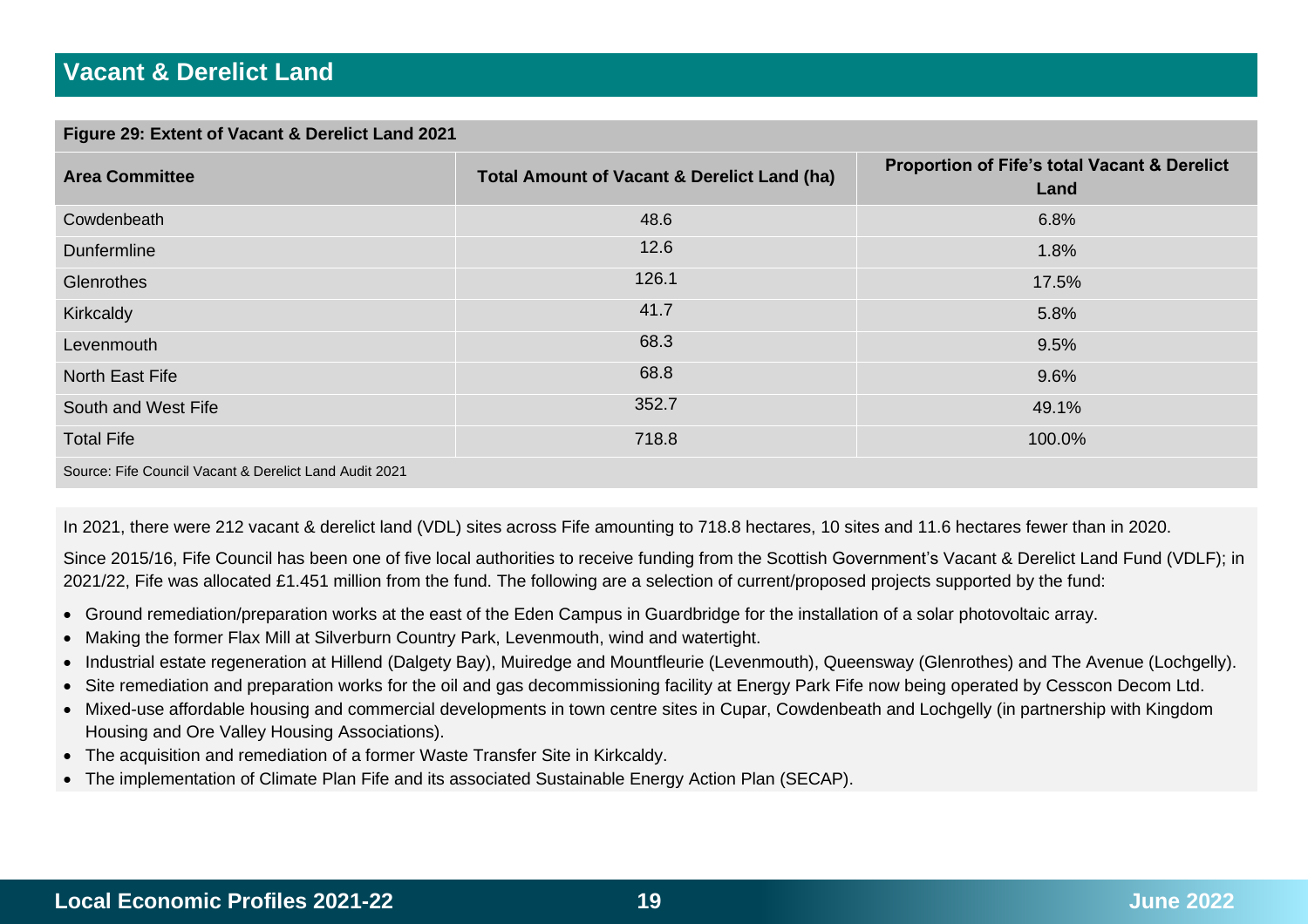# **Fife i3 Programme (Edinburgh & South East of Scotland City Region Deal)**

## **Figure 30: Fife i3 Programme Investment Status**

| <b>Area Committee</b>                              | <b>Sites</b>                                                | <b>Status at November 2021</b>                                                                         | <b>Tranche 2 (2022-25) Sites</b>                                | <b>Expected Completion</b> |
|----------------------------------------------------|-------------------------------------------------------------|--------------------------------------------------------------------------------------------------------|-----------------------------------------------------------------|----------------------------|
| Cowdenbeath                                        | The Avenue, Lochgelly                                       | <b>Statutory Consents obtained.</b><br>Site Servicing to be completed during<br>Q1 2022/23.            | Enterprise Hub, Cowdenbeath                                     | 2024/25                    |
| <b>Dunfermline</b>                                 | Fife Interchange,<br><b>Dunfermline</b><br>(Site Servicing) | <b>Statutory Consents obtained.</b><br>Site Servicing completed during<br>2021/22.                     | Fife Interchange, Dunfermline<br>(new units)                    | 2024/25                    |
| <b>Glenrothes</b>                                  | Queensway Industrial<br><b>Estate, Glenrothes</b>           | New build completed. Units being<br>marketed with majority now let.                                    | Queensway Industrial Estate<br>(refurbishment)                  | 2022/23                    |
| Kirkcaldy                                          | Dunnikier Business Park,<br>Kirkcaldy                       | Construction Contract let; new units<br>completed November 2021. Marketing<br>underway, strong demand. | <b>John Smith Business Park</b><br>(new units)                  | 2024/25                    |
| Levenmouth                                         | <b>Levenmouth Business</b><br>Park                          | Utility work being carried out.                                                                        | <b>Levenmouth Business Park</b><br>(new units)                  | 2024/25                    |
| South & West Fife                                  | <b>Hillend and Donibristle</b>                              | Site Acquisition completed. (Site R)                                                                   | Site W New Build                                                | 2022/23                    |
|                                                    | Industrial Estates,<br>Dalgety Bay                          | Statutory consents, contract let for                                                                   | Site B: Site Acquisition & Servicing                            | 2024/25                    |
|                                                    |                                                             | new build units on Site W in 2021/22                                                                   | Site R: Site Servicing                                          | 2024/25                    |
| North East Fife (Tay<br><b>Cities Region Deal)</b> | Eden Campus,<br>Guardbridge,<br>University of St Andrews    | Statutory consents process underway<br>for first buildings.                                            | Refurbishment of roadside buildings;<br>includes Enterprise Hub | 2024/25                    |

Note: There is a third tranche of activity for this investment programme from 2025/2028; these projects are not included as they are subject to approval for the Full Business Case in 2024/25.

Fife's ten-year £48.5 million Industrial Innovation Investment (i3) Programme funded by the Edinburgh and South East Scotland City Region Deal, is delivering new industrial, office and business space and serviced employment sites in key locations in Mid and South Fife (Figure 30).

The University of St Andrews' Eden Campus in Guardbridge is being developed as part of the Tay Cities Region Deal.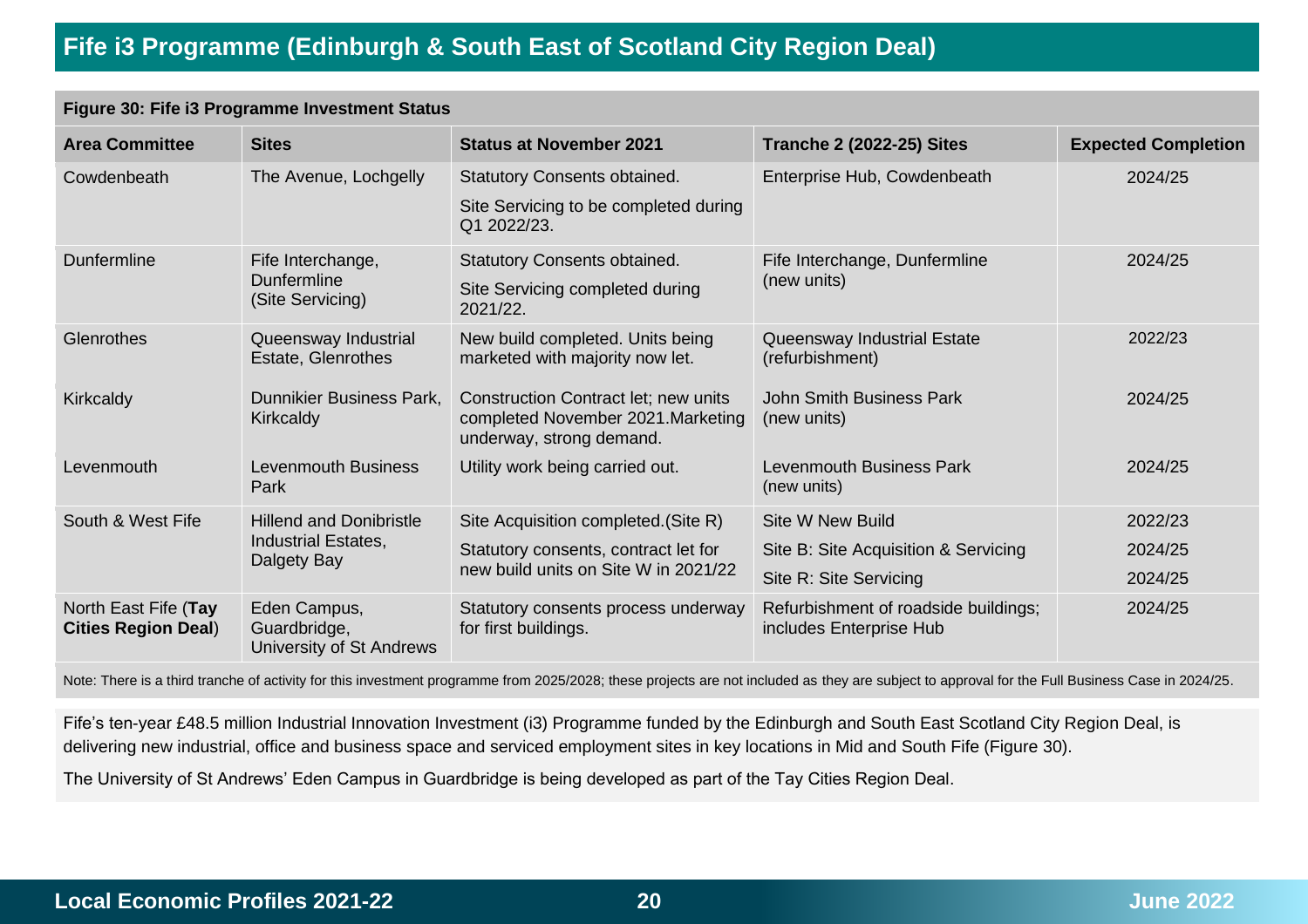## **Town Centres**

| Figure 31: Town Centre Vacancy rates, April 2021 |                    |                   |                         |  |  |  |  |  |
|--------------------------------------------------|--------------------|-------------------|-------------------------|--|--|--|--|--|
| <b>Area Committee</b>                            | <b>Town Centre</b> | % of Vacant Units | % of Vacant Floor Space |  |  |  |  |  |
| Cowdenbeath Area                                 | Cowdenbeath        | 21.8%             | 18.4%                   |  |  |  |  |  |
|                                                  | Lochgelly          | 17.7%             | 20.9%                   |  |  |  |  |  |
| <b>Dunfermline Area</b>                          | Dunfermline        | 20.8%             | 28.1%                   |  |  |  |  |  |
| <b>Glenrothes Area</b>                           | Glenrothes         | 23.4%             | 26.5%                   |  |  |  |  |  |
|                                                  | Kirkcaldy          | 28.8%             | 35.3%                   |  |  |  |  |  |
| <b>Kirkcaldy Area</b>                            | <b>Burntisland</b> | 10.2%             | 12.0%                   |  |  |  |  |  |
| Levenmouth                                       | Leven              | 20.1%             | 22.6%                   |  |  |  |  |  |
|                                                  | Anstruther         | 14.3%             | 18.1%                   |  |  |  |  |  |
| North East Fife                                  | Cupar              | 13.9%             | 15.8%                   |  |  |  |  |  |
|                                                  | <b>St Andrews</b>  | 11.3%             | 11.7%                   |  |  |  |  |  |
| South & West Fife Area                           | Inverkeithing      | 9.4%              | 12.0%                   |  |  |  |  |  |
|                                                  | Kincardine         | 16.7%             | 36.4%                   |  |  |  |  |  |

**St Andrews and Inverkeithing have the lowest** vacancy rates of Fife's main town centres (Figure 31).

The highest vacancy rates are found in Kirkcaldy and Kincardine (the latter in terms of the proportion of vacant floorspace).

Whilst Dunfermline, Glenrothes, Kirkcaldy, Leven, Anstruther, St Andrews and Inverkeithing saw the proportion of vacant units rise between 2019 and 2021 (Figure 32), Cowdenbeath, Lochgelly, Burntisland, Cupar and Kincardine all saw vacancy rates fall.

Source: Experian GOAD Data (Fife Council).



**Local Economic Profiles 2021-22 21 June 2022**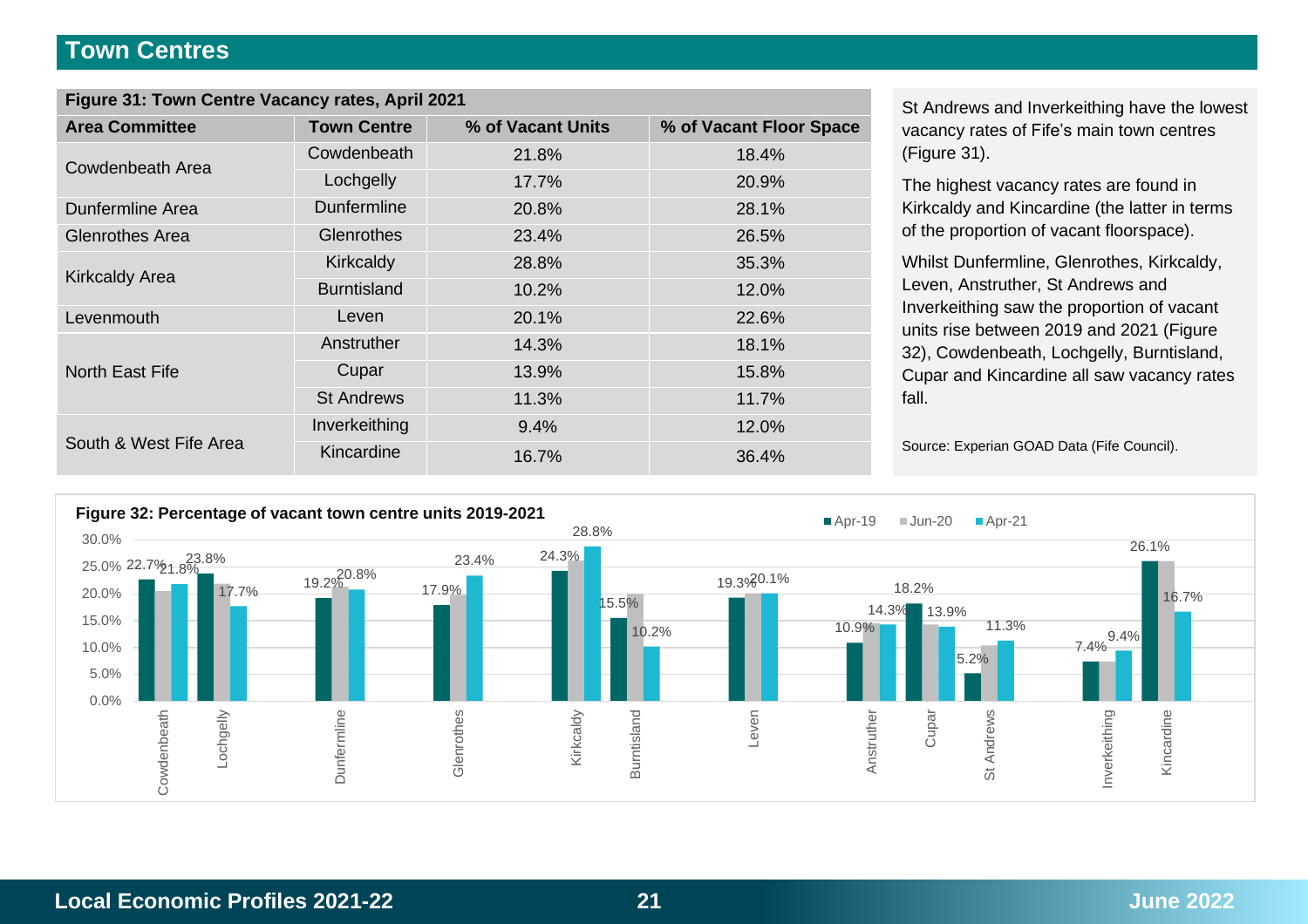|                                                         | I RAIV OO: ORANG AMARGA IO DAGINGGGG IMOAGH ING TOMITOGINIG DAGINGGG IMIDIONGINGIN ORANG LOGUG LOGUG LOGUG LOG |                                   |                                  |                          |                           |                                  |                             |             |
|---------------------------------------------------------|----------------------------------------------------------------------------------------------------------------|-----------------------------------|----------------------------------|--------------------------|---------------------------|----------------------------------|-----------------------------|-------------|
| <b>Grant Funding Allocation</b>                         | Cowdenbeath<br><b>Area</b>                                                                                     | <b>Dunfermline</b><br><b>Area</b> | <b>Glenrothes</b><br><b>Area</b> | <b>Kirkcaldy</b><br>Area | Levenmouth<br><b>Area</b> | <b>North East</b><br><b>Fife</b> | South &<br><b>West Fife</b> | <b>Fife</b> |
| Number of grant awards<br>committed by 31 March 2021    | 9                                                                                                              | 5                                 |                                  | 10                       |                           |                                  | $\Omega$                    | 33          |
| Total value of grant funding<br>awarded by 30 Sept 2021 | £59,713                                                                                                        | £24,191                           | £7,312                           | £72,979                  | £6,699                    | £29,665                          | $\overline{0}$              | £200,560    |

#### **Figure 33: Grants awarded to businesses through the Town Centre Business Improvement Grant Scheme 2020/21 and 2021/22**

Source: Fife Council Business & Employability Service.

Note: In line with Scottish Government Town Centre Capital Funding requirements, Fife Council Town Centre Business Improvement Grant funding required awards to be legally committed by 31 March 2021. The Scottish Government allocation of grant funding thereby required to be spent by 30 September 2021, with a supplementary Fife Council budget allocation providing a degree of flexibility in project expenditure through to 31 March 2022 . As a result, grant funding expenditure has taken place across both the 2020/21 and 2021/22 financial years. It should also be noted that in 2020/21, grants were only available to businesses located in Cowdenbeath, Cupar, Dunfermline. Glenrothes, Kirkcaldy, Leven, Lochgelly and St Andrews. In 2021/22, the eligibility criteria were changed to include businesses in smaller town centres.

### **Town Centre Activity:**

- Between 2019 and 2021, Fife received £5.895m from the Scottish Government's Town Centre Capital Fund. 14 of the 17 projects supported by the fund are now complete:
	- o Fife-wide Town Centre Building Improvement Grant Scheme (£266,543 of grants were awarded to town centre businesses in 2020/21(Figure 33)).
	- o The purchase and demolition of the former DSS building in Cowdenbeath town centre.
	- o Creation of an Enterprise Hub in a vacant council building in Maygate Exchange, Dunfermline.
	- o Renovation of Abbot House in Dunfermline.
	- o Public realm improvements to Inverkeithing South Gateway.
	- o Upgrades to pedestrian and cycling signage and routeways in Glenrothes.
	- o Development of key sites within Glenrothes town centre.
	- o Public realm, gateway, and car parking improvements in Kirkcaldy.
	- o The reconstruction of The Posting steps and ramp in Kirkcaldy.
	- $\circ$  Support to the Kirkcaldy Waterfront project, including viewing platforms and art lighting.
	- o Acquisition of vacant buildings in Kirkcaldy's Merchants Quarter.
	- $\circ$  Purchase and redevelopment by BRAG of the former WH Smith building in Leven.
	- Upgrades to cycle routes and pedestrian areas in Leven.
	- $\circ$  Creation of a town house square in Lochgelly.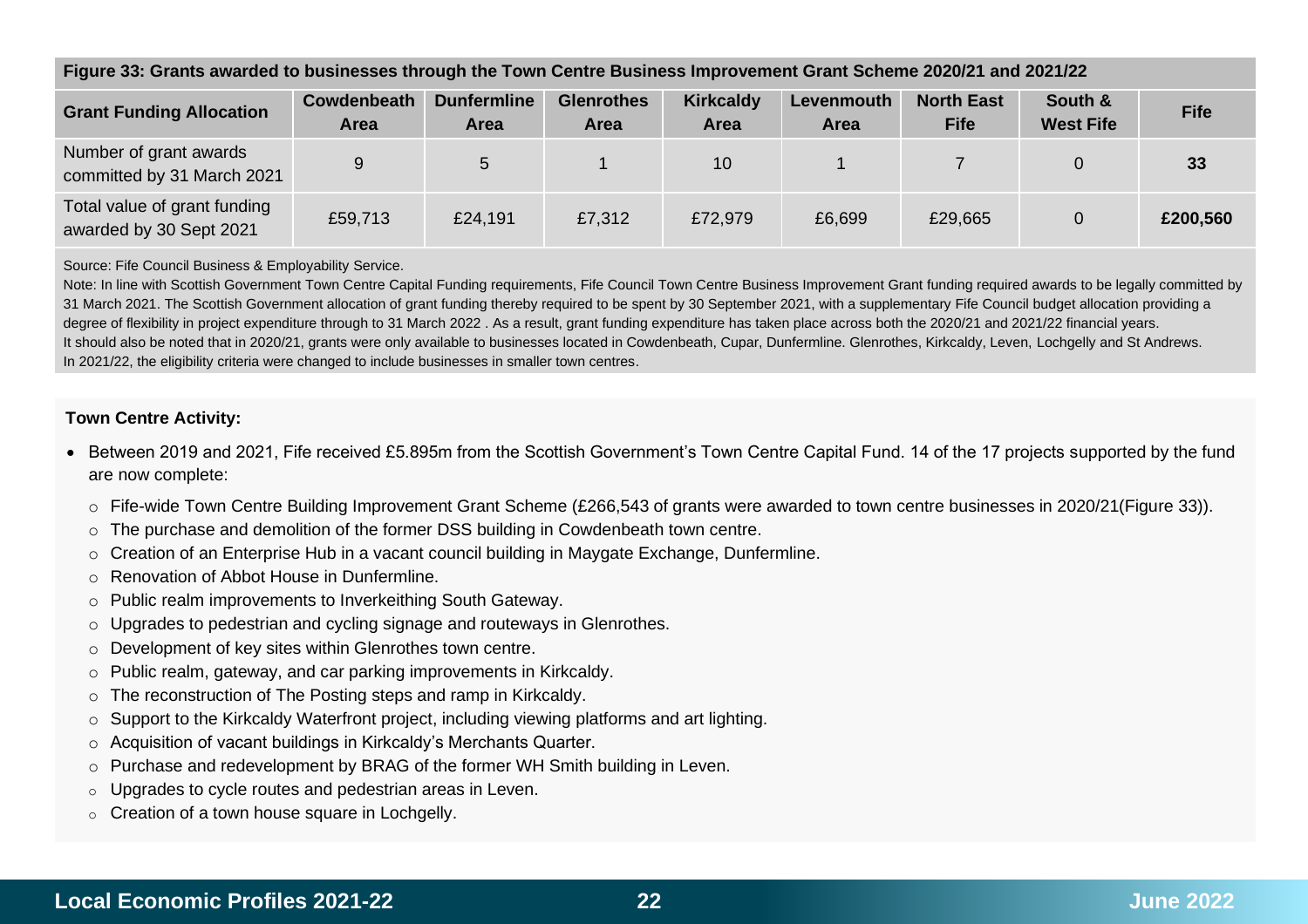## **Town Centre Activity (continued):**

The remaining 3, which were delayed due to issues outwith programme control, are still in progress having received an extension from the Scottish Government:

- o Renovation of Cowdenbeath Town House.
- o Redevelopment of Cupar Inner Court / Bonnygate.
- o Enhancement of Kirkcaldy Adam Smith Theatre auditorium.
- Fife Council supported the rollout of the new **Scotland Loves Local Fife Card,** one of 32 Gift Cards unique to each region of Scotland. The scheme is being delivered by Scotland's Town Partnership and the first year of costs are being met by the Scottish Government as part of its £10m support for Scotland Loves Local.
- Fife Council is applying for **city status for Dunfermline and St Andrews** as part of the competition launched by the UK Government to mark the Queen's Platinum Jubilee.
- Businesses voted to renew **BID St Andrews** for a second 5-year term (2021-2026) in July. In November the BID company carried out a TV marketing campaign advertising St Andrews as a day trip, short break and holiday destination to Scottish viewers.
- A working group was set up by Fife Council to improve **Dunfermline town centre**. The Place Leadership Group will look at improving roads, pavements and seating to reverse the impact of the pandemic.
- Designs for the **Dunfermline High Street Gap Site** were agreed by the City of Dunfermline Area Committee. The proposed £1.3 million project will see the development of green and performance space, a new setting for the historic Mercat Cross and a community/enterprise hub.
- Dunfermline Butcher **Bryan Beveridge** won the High Street Hero Award at the inaugural Scotland Loves Local Awards in November.
- 44 Burntisland traders signed up for this autumn's **Fiver Fest** organised by traders' group 'Totally Local'. The event took place between 9 and 23 October with shops in the town offering deals on good and services for just £5. It followed a similar successful event in June.
- Kirkcaldy's community interest company **Love Oor Lang Toun** launched a new project The Future is Now looking at some of the High Street's large empty units and consulting on their future use. The group has employed a development manager and communications and engagement officer with funding from the Crown Estates and Fife Council.
- A digital loyalty rewards programme **MiRewards Kirkcaldy or Kirkcaldy rewards** was launched. The programme rewards shoppers with 1 digital reward point for every £1 they spend in participating businesses across the town centre and works alongside the Kirkcaldy Gift Card.
- **Fife Department Store** opened in the former Debenham's shop in Kirkcaldy High Street following the sudden closure of the 15-17 concession store.
- Phase one of the development of **Kirkcaldy Waterfront** was completed with the installation of new lighting. Phase 2 is temporarily on hold, but work will now start on implementing Phase 3 aimed at making more use of the promenade and improving its links to the town centre.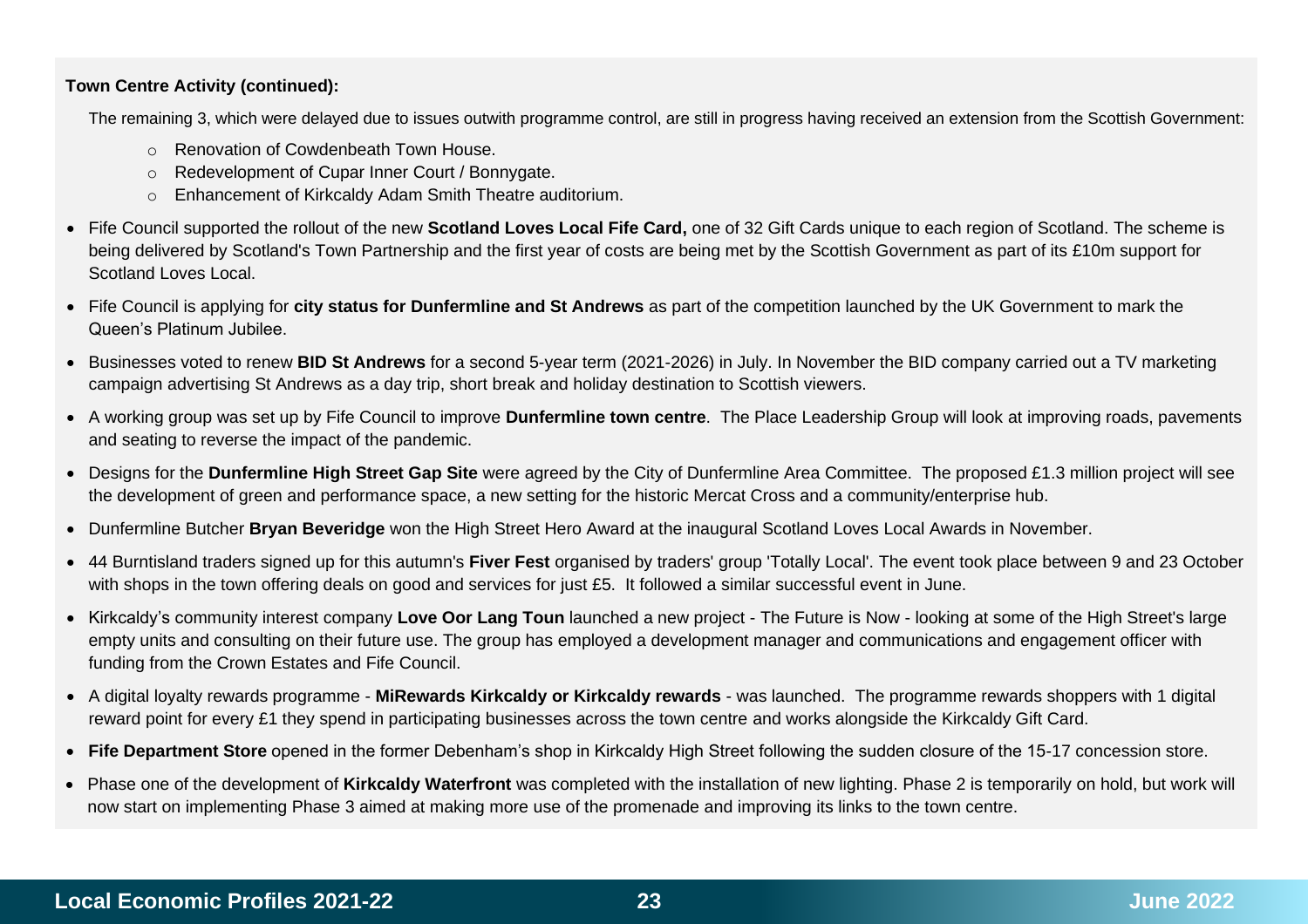#### **Figure 34: Volume and Value of Tourism, Jan-Dec 2020**

|                                                | <b>St Andrews</b> | <b>Dunfermline</b><br>Area | <b>Kirkcaldy</b><br>and Mid Fife | <b>NE Fife</b><br>(exc. St Andrews) | <b>Fife</b>       |
|------------------------------------------------|-------------------|----------------------------|----------------------------------|-------------------------------------|-------------------|
| <b>Visitor days</b>                            | 453,700           | 544,600                    | 722,300                          | 600,700                             | 2.32 <sub>m</sub> |
| % change in visitor days 2019-2020             | $-61.8%$          | $-65.6%$                   | $-59.0\%$                        | -54.8%                              | $-60.4%$          |
| Economic impact (direct, indirect & induced)   | £41.17m           | £31.32m                    | £34.27m                          | £34.08m                             | £140.84m          |
| % change in economic impact 2019-2020          | $-61.6%$          | $-65.1%$                   | $-60.9%$                         | $-53.1\%$                           | $-60.6%$          |
| Number of jobs supported (FTEs)                | 710               | 635                        | 661                              | 807                                 | 2,812             |
| % change in number of jobs supported 2019-2020 | $-47.8%$          | $-54.8%$                   | $-50.4%$                         | $-42.0\%$                           | $-48.7%$          |

Source: STEAM Tourism Economic Impacts Fife 2020, Global Tourism Solutions (UK) Ltd.

Note: The areas relate to Fife's Local Tourist Associations (LTAs) as follows: St Andrews=St Andrews LTA; NE Fife=Cupar & North Fife & East Neuk LTAs; Kirkcaldy & Mid Fife=Levenmouth and Heartlands of Fife LTAs; Dunfermline Area=Dunfermline & West Fife LTA. Figures are not available at a lower level than these four areas.

## **Figure 35: Volume and Value of Tourism, Jan-Jun 2021 St Andrews Dunfermline Area Kirkcaldy and Mid Fife NE Fife (exc. St Andrews) Fife Visitor numbers** 219,770 269,480 346,100 270,030 **1.105m** % change in visitor numbers 2020-2021 +34.3% +39.1% +2.8% +23.6% **+21.1% Economic impact (direct, indirect & induced)**  $f$  17.43m  $f$  14.17m  $f$  16.28m  $f$  15.02m **£62.91m** % change in economic impact 2020-2021  $+20.7\%$   $+55.1\%$   $+40.5\%$   $+27.9\%$   $+27.9\%$ **Number of jobs supported (FTEs)** 650 650 584 623 752 752 **2,610** % change in number of jobs supported 2020-2021 +19.3% +38.0% +28.1% +28.1% +20.1% +20.1% +25.4%

Source: Interim Draft STEAM Report for Fife January-June 2021- Global Tourism Solutions (UK) Ltd.

Note: The areas relate to Fife's Local Tourist Associations (LTAs) as follows: St Andrews=St Andrews LTA; NE Fife=Cupar & North Fife & East Neuk LTAs; Kirkcaldy & Mid Fife=Levenmouth and Heartlands of Fife LTAs; Dunfermline Area=Dunfermline & West Fife LTA. Figures are not available at a lower level than these four areas.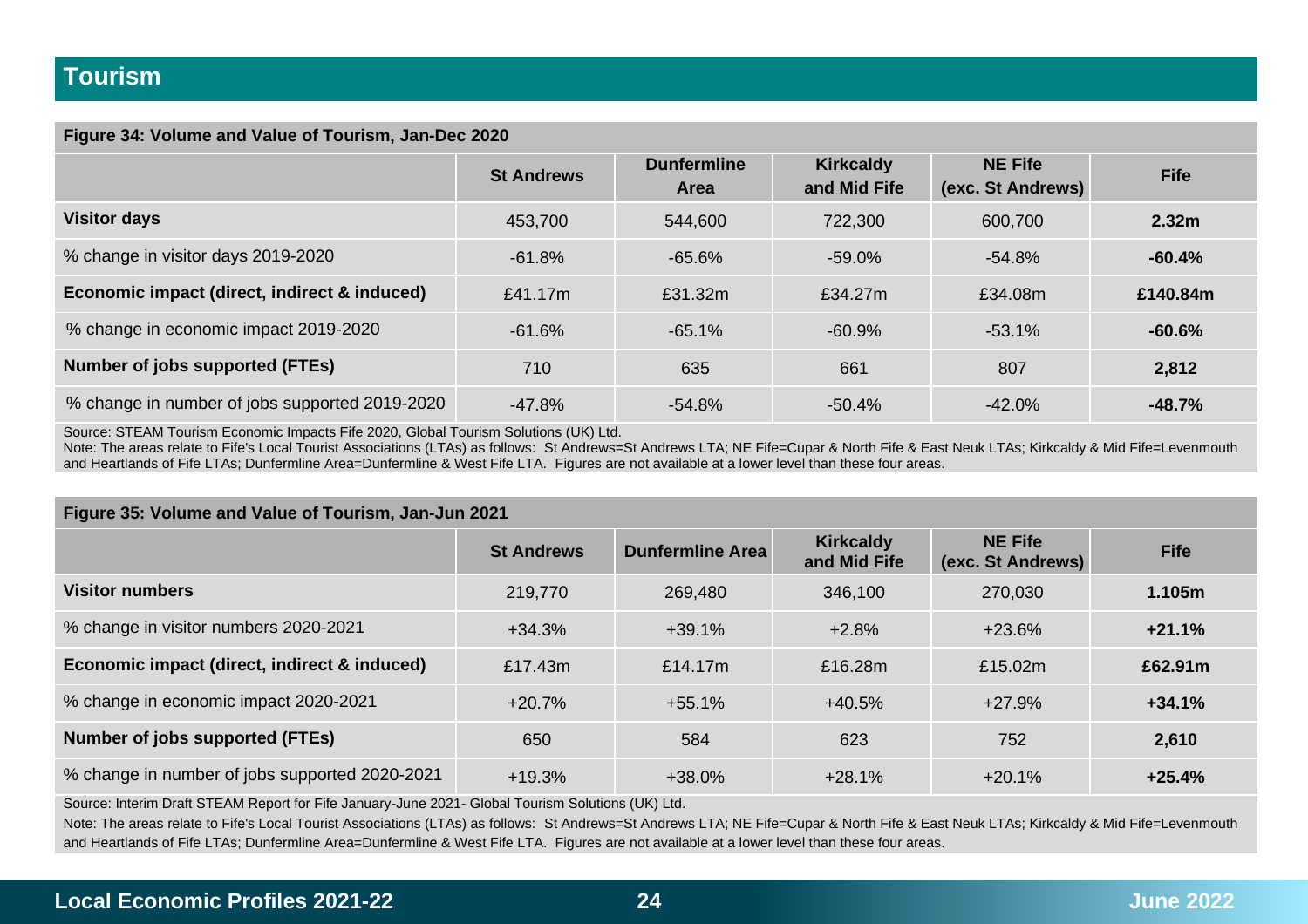### **Volume and Value of Tourism:**

- By 2019, the annual value of tourism activity had grown steadily since 2009 to £366.68m. In 2020 tourism activity in Fife was substantially affected by the travel restrictions imposed as a result of the Covid-19 pandemic. It is estimated that the number of visitor days spent in the region fell by 60.4% (from 5.86m in 2019 to 2.32m in 2020) and the economic impact by -60.6% to £140.84m. The Dunfermline Area and St Andrews saw the largest proportionate decreases in visitor days and economic impact (Figure 34).
- The expenditure and activity of visitors to Fife supported a total of 2,812 Full-Time Equivalent (FTE) jobs in 2020, 48.7% fewer than in 2019 (5,487). These figures do not include FTEs supported by the furlough scheme which was an important support mechanism for the visitor economy during the pandemic. Survey data for UK visitor destinations suggest relatively low incidences of redundancy during 2020 due to the furlough scheme.
- Between January and June 2021, as a result of restrictions easing, Fife saw the number of visitor days spent in the region increase by 21.1%, while the economic impact and number of jobs supported rose by 34.1% and 25.4% respectively (Figure 35)
- The largest increases in visitor days were amongst people staying in non-serviced accommodation (+70.6%). The number of visitor days spent staying with friends and relatives fell by 6.3%.
- The Dunfermline Area saw the greatest rate of recovery in the first 6 months of 2021. Kirkcaldy saw the second highest increase in economic impact and jobs supported; it only saw a small increase in the number of its visitor days, due to a 30% drop in the number of people staying with friends and relatives.

#### **Fife Tourism Activity:**

- Fife Council continued its delivery and review of the **COVID-19 Tourism & Events Strategy Action Plan**, which was agreed by the Fife Tourism Partnership Executive Board and Local Tourist Association Chairs in January 2021. The post-Covid reliance on the domestic tourism market and day trips has meant that messaging was targeted at the Scottish/low drivetime market. As restrictions eased, traditional 'honey-pot' destinations became busy, so market messaging was focused on encouraging people to visit to quieter, lesser-known locations.
- New digital content was created, including a **series of 8 podcasts and 4 'Welcome to our Home' videos** showcasing the region, businesses and promoting key themes. To date, there have been 3,944 downloads of the podcasts and over 94,000 views of the films on Facebook alone. Marketing activity commissioned from VisitScotland included social media campaigns targeting UK audience, as well as online editorial features in Woman & Home, BBC History and Countryfile.
- The **Festival of Golf** was delivered by Visit Fife Golf from April to October 2021, with support from the Council.
- Fife Council and the Fife Coast and Countryside Trust secured £375,000 from the Rural Tourism Infrastructure Fund towards the **Fife Outdoor Tourism Infrastructure Programme.** The £1m project comprises a rolling programme of works, designed in consultation with communities, to provide a network of parking, toilets, interpretation and renewable energy points for EV and EB charging for campervans and motorhomes along the Fife Coastal Path and Fife Pilgrim Way.